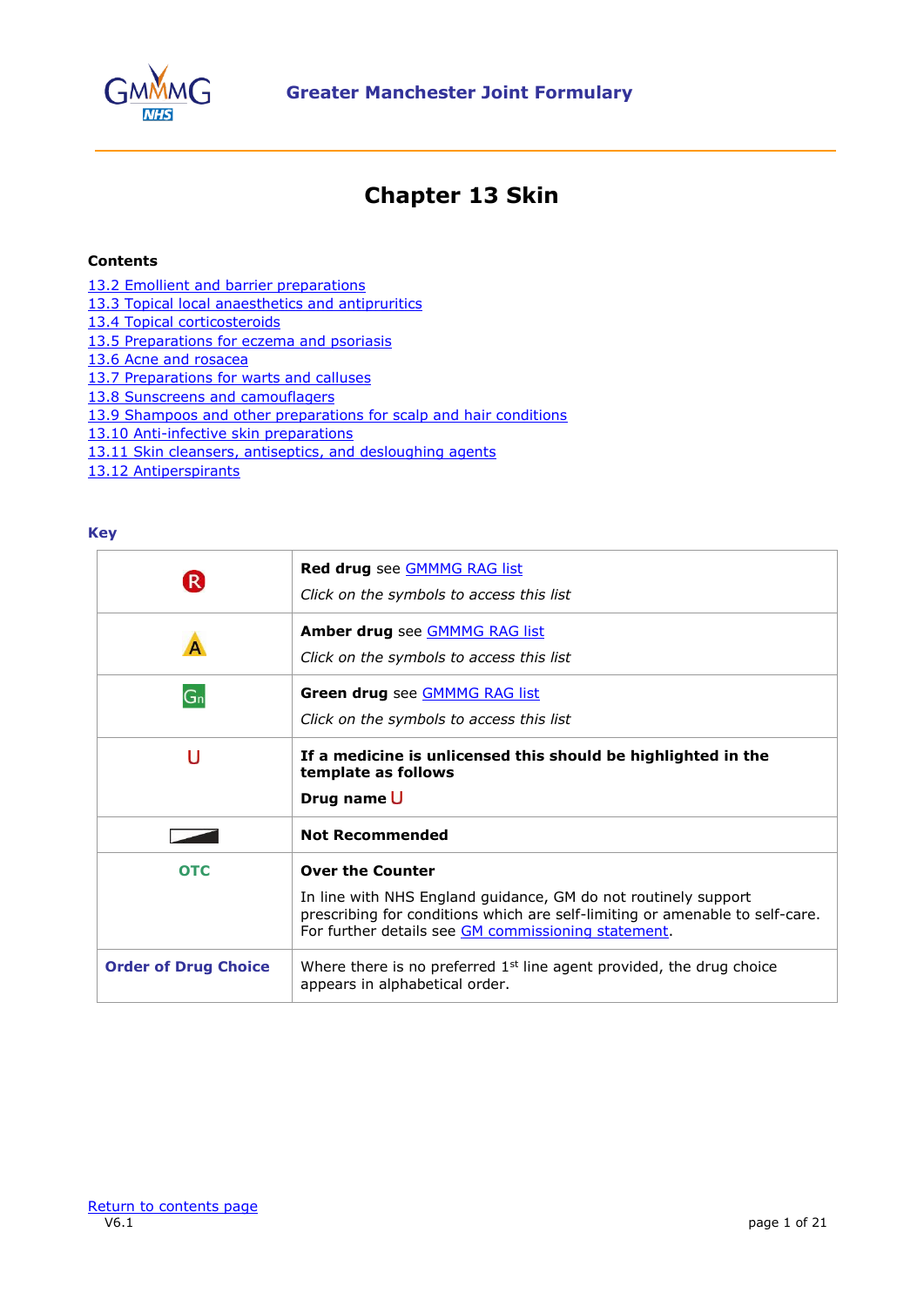

<span id="page-1-0"></span>

| <b>BNF chapter</b>                                                                                                                                                                                                                  | 13 Skin                                                                                                                                                                                  |  |
|-------------------------------------------------------------------------------------------------------------------------------------------------------------------------------------------------------------------------------------|------------------------------------------------------------------------------------------------------------------------------------------------------------------------------------------|--|
| <b>Section</b>                                                                                                                                                                                                                      | 13.2 Emollient and barrier preparations                                                                                                                                                  |  |
| centre.                                                                                                                                                                                                                             | If the patient's symptoms have not improved after using these preferred treatments then<br>please refer to the BNF for other options. This is in preference to referring to a specialist |  |
|                                                                                                                                                                                                                                     | Patients who have been discharged or recommended a product from a specialist centre should be<br>maintained on the same product when it is effective.                                    |  |
| purchase these over the counter.                                                                                                                                                                                                    | Those people without a diagnosed dermatological condition requesting a general skin moisturiser may                                                                                      |  |
| See GM emollient ladder                                                                                                                                                                                                             |                                                                                                                                                                                          |  |
|                                                                                                                                                                                                                                     | See GM quidelines for the management of eczema in primary care                                                                                                                           |  |
|                                                                                                                                                                                                                                     | See GM quidelines for the management of psoriasis in primary care                                                                                                                        |  |
| <b>Subsection</b>                                                                                                                                                                                                                   | 13.2.1 Emollients                                                                                                                                                                        |  |
| <b>Additional notes</b>                                                                                                                                                                                                             |                                                                                                                                                                                          |  |
| 500ml.                                                                                                                                                                                                                              | Once a suitable emollient has been determined for a patient then prescribe as 500g or                                                                                                    |  |
| or 500ml pack size.                                                                                                                                                                                                                 | Section 13.2 (only) Emollients and barrier preparations are listed in cost order based on cost per 500g                                                                                  |  |
|                                                                                                                                                                                                                                     | (Source: Drug Tariff and MIMs Feb 2015).                                                                                                                                                 |  |
|                                                                                                                                                                                                                                     | <b>Emollient products and fire safety advice</b>                                                                                                                                         |  |
| Emollients are not flammable in, or of themselves. However if the dried residue of an emollient is<br>present on a fabric, this can act as an accelerant and increase the speed of ignition and intensity of a<br>fire, if ignited. |                                                                                                                                                                                          |  |
|                                                                                                                                                                                                                                     | Fire safety advice can be found via the following links:                                                                                                                                 |  |
|                                                                                                                                                                                                                                     | MHRA DSU: Emollients: new information about risk of severe and fatal burns with paraffin-containing<br>and paraffin-free emollients, Dec 2018                                            |  |
|                                                                                                                                                                                                                                     | MHRA DSU: Emollients and risk of severe and fatal burns: new resources available, August 2020                                                                                            |  |
| The National Fire Chief's Council (NFCC) website here                                                                                                                                                                               |                                                                                                                                                                                          |  |
|                                                                                                                                                                                                                                     | Greater Manchester Fire and Rescue Service's website here                                                                                                                                |  |
| <b>Light emollients</b>                                                                                                                                                                                                             |                                                                                                                                                                                          |  |
| <b>First choices</b>                                                                                                                                                                                                                |                                                                                                                                                                                          |  |
|                                                                                                                                                                                                                                     | QV Skin lotion<br>E45 <sup>®</sup> lotion or cream                                                                                                                                       |  |
|                                                                                                                                                                                                                                     |                                                                                                                                                                                          |  |
| <b>Alternatives</b>                                                                                                                                                                                                                 | Cetraben lotion                                                                                                                                                                          |  |
|                                                                                                                                                                                                                                     | <b>Diprobase lotion</b>                                                                                                                                                                  |  |
| <b>Medium emollients</b>                                                                                                                                                                                                            |                                                                                                                                                                                          |  |
| <b>First choices</b>                                                                                                                                                                                                                | <b>Ultrabase ®cream</b>                                                                                                                                                                  |  |
|                                                                                                                                                                                                                                     | Oilatum <sup>®</sup> cream                                                                                                                                                               |  |
|                                                                                                                                                                                                                                     | Doublebase <sup>®</sup> gel                                                                                                                                                              |  |
|                                                                                                                                                                                                                                     |                                                                                                                                                                                          |  |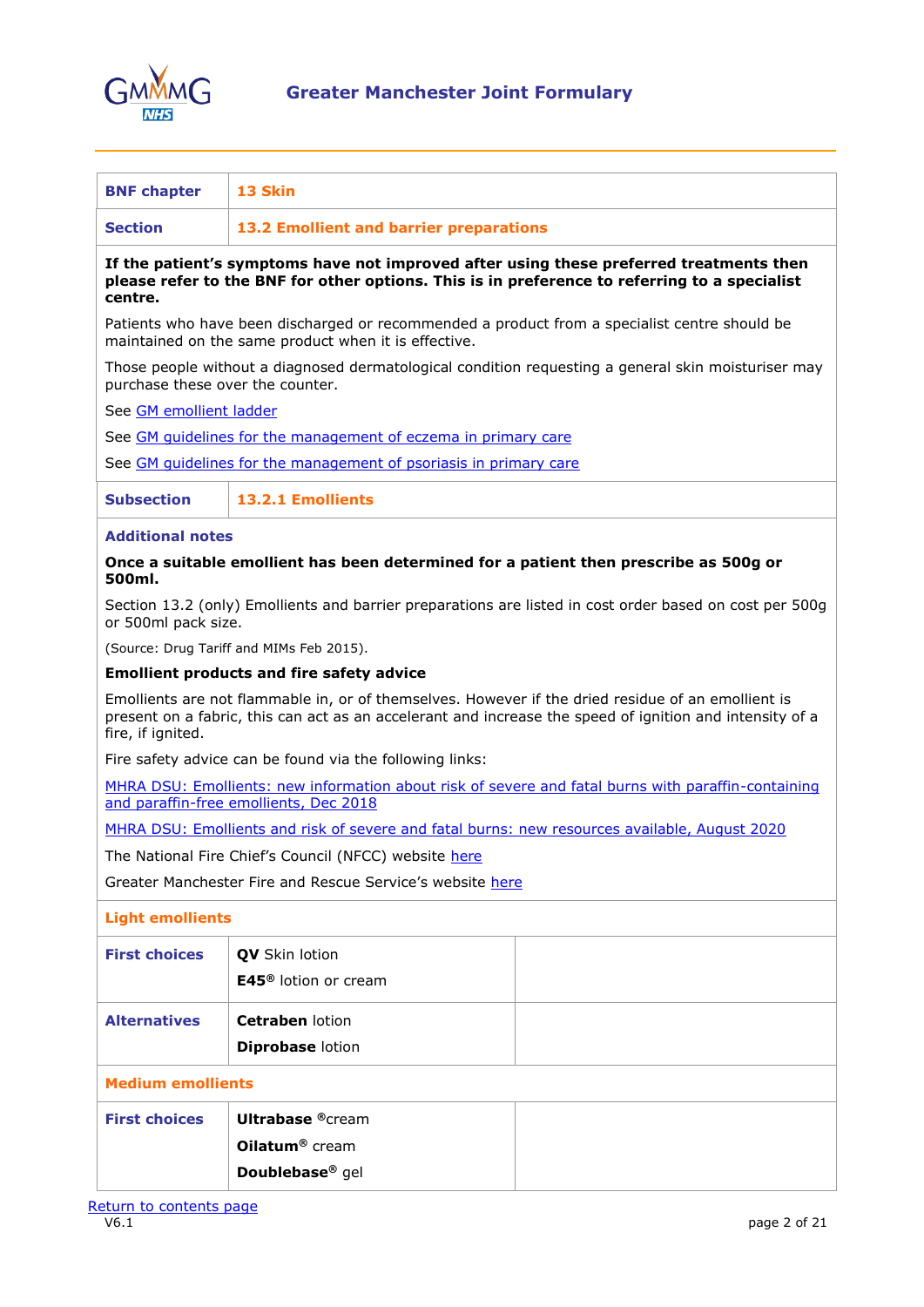

| <b>Alternatives</b>                 | Cetraben emollient <sup>®</sup> cream      |                                                                                                                                |
|-------------------------------------|--------------------------------------------|--------------------------------------------------------------------------------------------------------------------------------|
|                                     | Diprobase <sup>®</sup> cream               |                                                                                                                                |
| <b>Greasy emollients</b>            |                                            |                                                                                                                                |
| <b>First choices</b>                | <b>Emulsifying ointment</b>                | MHRA DSU: Paraffin-based skin emollients                                                                                       |
|                                     | White soft paraffin ointment               | on dressings and clothing: fire risk                                                                                           |
|                                     | Fifty:50 ointment                          | MHRA DSU: Paraffin-based treatments:<br>risk of fire, Jan 2008                                                                 |
| <b>Alternatives</b>                 | Hydromol <sup>®</sup> ointment (not cream) |                                                                                                                                |
|                                     | Zeroderm <sup>®</sup> ointment             |                                                                                                                                |
| <b>Preparations containing urea</b> |                                            |                                                                                                                                |
| <b>First choice</b>                 | imuDERM <sup>®</sup> cream                 | Preparations containing urea should only<br>be used for severely dry, scaling skin.                                            |
| <b>Alternatives</b>                 | <b>Balneum®</b> cream                      | Preparations containing urea should only                                                                                       |
|                                     | Balneum plus <sup>®</sup> cream            | be used for severely dry, scaling skin.                                                                                        |
|                                     | <b>Preparations with antimicrobials</b>    |                                                                                                                                |
| <b>First choices</b>                | Dermol 500 <sup>®</sup> lotion             | MHRA device alert: All products containing                                                                                     |
|                                     | Dermol <sup>®</sup> cream                  | chlorhexidine, Oct 2012                                                                                                        |
|                                     |                                            | Healthcare professionals are reminded that<br>chlorhexidine is known to induce skin<br>hypersensitivity, including generalised |
|                                     |                                            | allergic reactions and anaphylactic shock                                                                                      |
| <b>Do Not</b>                       | <b>Mild irritant dermatitis</b>            | In line with NHS England guidance, GM do                                                                                       |
| <b>Prescribe</b>                    | See commissioning statement for            | not routinely support prescribing for<br>conditions which are self-limiting or                                                 |
|                                     | exceptions                                 | amenable to self-care. For further details<br>see GM commissioning statement.                                                  |
|                                     | Mild dry skin                              |                                                                                                                                |
|                                     | <b>Lanolin cream</b>                       | Criterion 1 (see RAG list)                                                                                                     |
|                                     | e.g. Lansinoh HPA®                         |                                                                                                                                |
|                                     | <b>Bio-Oil®</b>                            | Criterion 1 (see RAG list)                                                                                                     |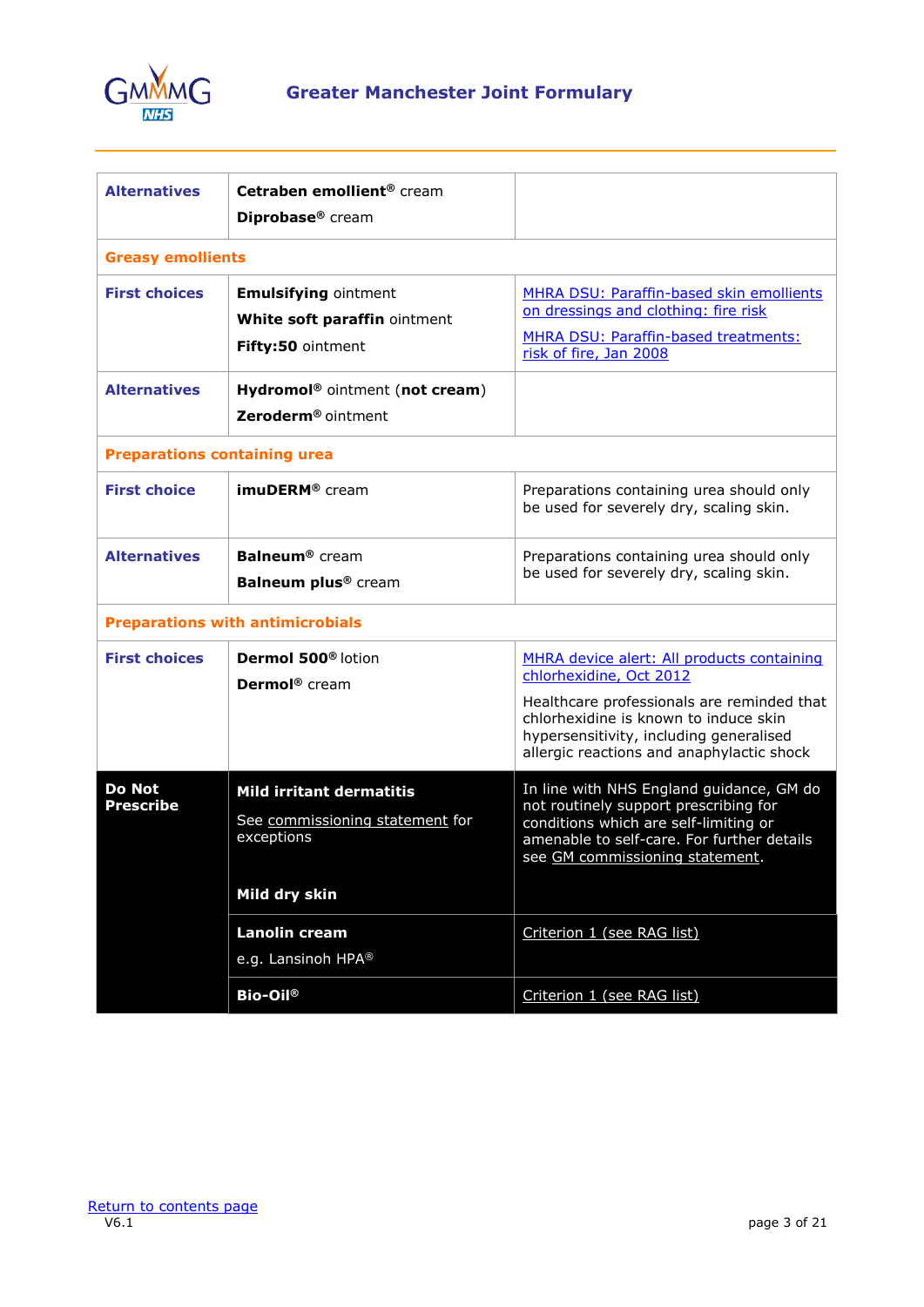

<span id="page-3-0"></span>

| <b>Subsection</b>                                                                                                                                              | 13.2.1.1 Emollient bath and shower preparations                                                                                                                                                        |                                                                                                                                                                                                                                                                                     |
|----------------------------------------------------------------------------------------------------------------------------------------------------------------|--------------------------------------------------------------------------------------------------------------------------------------------------------------------------------------------------------|-------------------------------------------------------------------------------------------------------------------------------------------------------------------------------------------------------------------------------------------------------------------------------------|
| <b>Grey drugs</b>                                                                                                                                              | <b>Preparations with antimicrobials</b>                                                                                                                                                                | $ G_n $                                                                                                                                                                                                                                                                             |
| Items which are<br>listed as Grev<br>are deemed not<br>suitable for<br>routine<br>prescribing but<br>may be suitable<br>for a defined<br>patient<br>population | Dermol <sup>®</sup> 600 bath and shower<br>preparations<br>Only for short-term use in patients<br>with infected eczema.                                                                                | Criterion 1 (see RAG list)<br>MHRA device alert: All products containing<br>chlorhexidine, Oct 2012<br>Healthcare professionals are reminded that<br>chlorhexidine is known to induce skin<br>hypersensitivity, including generalised<br>allergic reactions and anaphylactic shock. |
| Do Not<br><b>Prescribe</b>                                                                                                                                     | <b>Emollient bath and shower</b><br>preparations without<br>antimicrobials                                                                                                                             | Criterion 1 (see RAG list)                                                                                                                                                                                                                                                          |
|                                                                                                                                                                | When used for the management of<br>eczema in children or adults. This<br>recommendation does not apply to<br>the use of standard emollients when<br>used in the bath or shower as a soap<br>substitute |                                                                                                                                                                                                                                                                                     |
| <b>Subsection</b>                                                                                                                                              | <b>13.2.2 Barrier preparations</b>                                                                                                                                                                     |                                                                                                                                                                                                                                                                                     |
|                                                                                                                                                                | <b>Zinc and Castor oil ointment</b>                                                                                                                                                                    |                                                                                                                                                                                                                                                                                     |
|                                                                                                                                                                | Conotrane <sup>®</sup> cream<br>Drapolene <sup>®</sup> cream                                                                                                                                           |                                                                                                                                                                                                                                                                                     |
| <b>Section</b>                                                                                                                                                 | 13.3 Topical local anaesthetics and antipruritics                                                                                                                                                      |                                                                                                                                                                                                                                                                                     |
|                                                                                                                                                                | <b>Crotamiton</b> cream (Eurax®)                                                                                                                                                                       |                                                                                                                                                                                                                                                                                     |
|                                                                                                                                                                | Levomenthol (Menthol in aqueous cream)<br>0.5%, 1%, 2%                                                                                                                                                 |                                                                                                                                                                                                                                                                                     |
|                                                                                                                                                                | Choose product with lowest acquisition cost.<br>Prescribe by brand name                                                                                                                                |                                                                                                                                                                                                                                                                                     |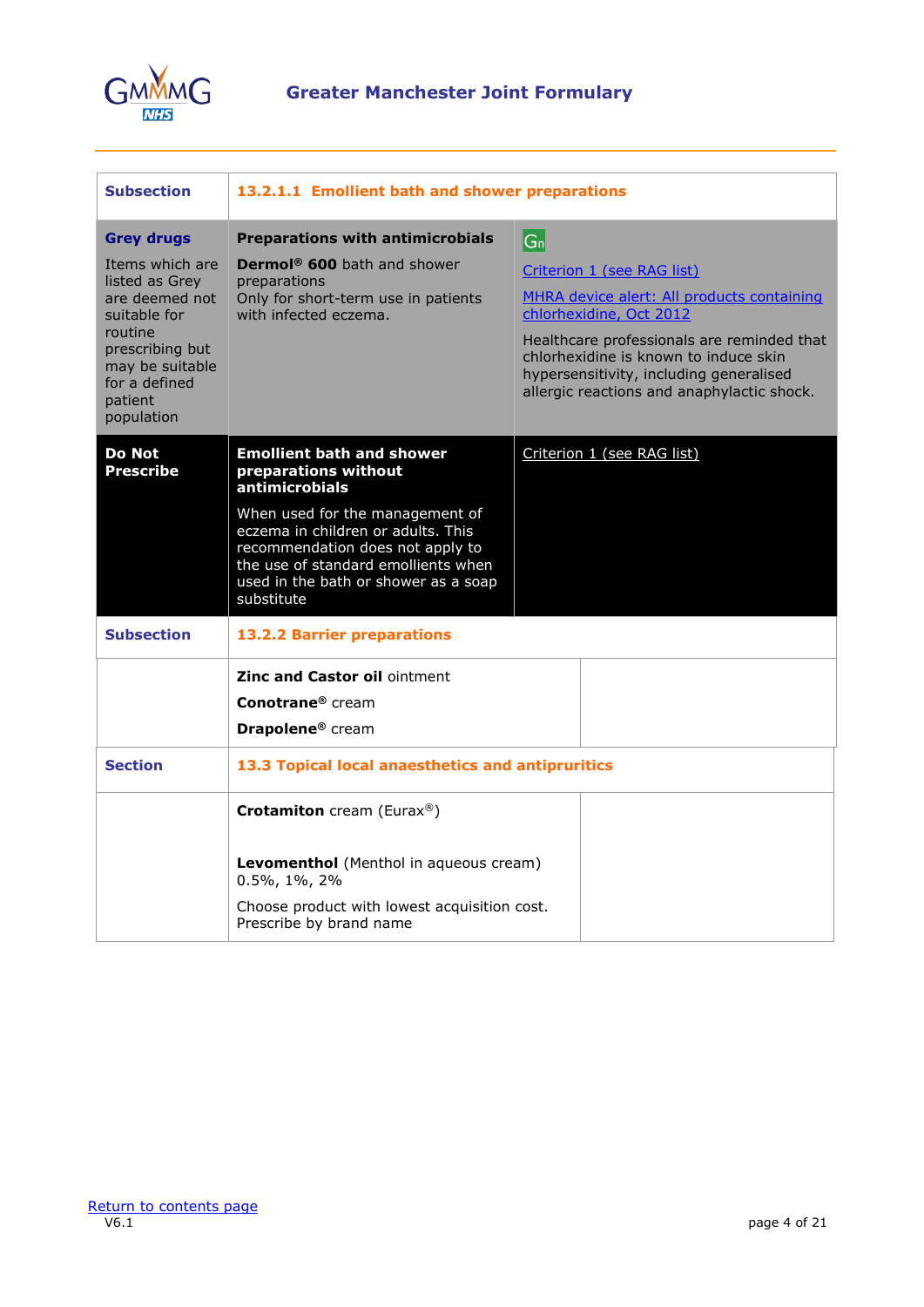

<span id="page-4-0"></span>

| <b>Section</b>                                                                                                                                                                                                                                                                                                                                                                                                                                                                             | <b>13.4 Topical corticosteroids</b>                                                                |                                                                                                         |
|--------------------------------------------------------------------------------------------------------------------------------------------------------------------------------------------------------------------------------------------------------------------------------------------------------------------------------------------------------------------------------------------------------------------------------------------------------------------------------------------|----------------------------------------------------------------------------------------------------|---------------------------------------------------------------------------------------------------------|
| <b>Additional notes:</b>                                                                                                                                                                                                                                                                                                                                                                                                                                                                   |                                                                                                    |                                                                                                         |
| See <b>GM</b> steroid ladder                                                                                                                                                                                                                                                                                                                                                                                                                                                               |                                                                                                    |                                                                                                         |
|                                                                                                                                                                                                                                                                                                                                                                                                                                                                                            | MHRA DSU (Sept 2007) Corticosteroids: early psychiatric side-effects                               |                                                                                                         |
| MHRA DSU: Topical corticosteroids: information on the risk of topical steroid withdrawal reactions,<br>September 2021. Rarely, severe adverse effects can occur on stopping treatment with topical<br>corticosteroids, often after long-term continuous or inappropriate use of moderate to high potency<br>products. To reduce the risks of these events, prescribe the topical corticosteroid of lowest potency<br>needed and ensure patients know how to use it safely and effectively. |                                                                                                    |                                                                                                         |
| <b>MILD potency</b>                                                                                                                                                                                                                                                                                                                                                                                                                                                                        |                                                                                                    |                                                                                                         |
| <b>First Choice</b>                                                                                                                                                                                                                                                                                                                                                                                                                                                                        | Hydrocortisone 1% cream or ointment                                                                |                                                                                                         |
| <b>Alternative</b>                                                                                                                                                                                                                                                                                                                                                                                                                                                                         | Fluocinolone acetonide 0.0025% cream<br>(Synalar 1 in 10 Dilution®)                                |                                                                                                         |
|                                                                                                                                                                                                                                                                                                                                                                                                                                                                                            | <b>MILD potency with antimicrobials</b>                                                            |                                                                                                         |
| <b>First choice</b>                                                                                                                                                                                                                                                                                                                                                                                                                                                                        | Hydrocortisone 1%                                                                                  | MHRA DSU (June 2016): Topical                                                                           |
|                                                                                                                                                                                                                                                                                                                                                                                                                                                                                            | with clotrimazole $1\%$ (Canesten HC® cream)                                                       | miconazole, including oral gel:<br>reminder of potential for serious                                    |
|                                                                                                                                                                                                                                                                                                                                                                                                                                                                                            | with fucidic acid 2% (Fucidin H® Cream)                                                            | interactions with warfarin                                                                              |
|                                                                                                                                                                                                                                                                                                                                                                                                                                                                                            | with miconazole 2% (Daktacort® cream or<br>ointment)                                               |                                                                                                         |
|                                                                                                                                                                                                                                                                                                                                                                                                                                                                                            | with nystatin 100,000 units/g (Nystaform-<br>$HC^{\circledR}$ cream or ointment)                   |                                                                                                         |
| <b>MODERATE potency</b>                                                                                                                                                                                                                                                                                                                                                                                                                                                                    |                                                                                                    |                                                                                                         |
| <b>First Choice</b>                                                                                                                                                                                                                                                                                                                                                                                                                                                                        | Clobetasone butyrate 0.05% cream or<br>ointment (Eumovate®)                                        |                                                                                                         |
|                                                                                                                                                                                                                                                                                                                                                                                                                                                                                            | Betamethasone valerate 0.025% cream or<br>ointment (Betnovate RD®)                                 |                                                                                                         |
| <b>Alternatives</b>                                                                                                                                                                                                                                                                                                                                                                                                                                                                        | Alclometasone dipropionate 0.05% cream<br>(Modrasone®)                                             |                                                                                                         |
|                                                                                                                                                                                                                                                                                                                                                                                                                                                                                            | <b>Fludroxycortide</b> 4 microgram/cm <sup>2</sup> tape<br>7.5cm x 50cm or 7.5cm x 200cm (Haelan®) | Haelan <sup>®</sup> tape for chronic localised<br>recalcitrant dermatoses (but not<br>acute or weeping) |
| <b>MODERATE potency with antimicrobials</b>                                                                                                                                                                                                                                                                                                                                                                                                                                                |                                                                                                    |                                                                                                         |
| <b>First choice</b>                                                                                                                                                                                                                                                                                                                                                                                                                                                                        | Trimovate <sup>®</sup> cream 30g                                                                   |                                                                                                         |
|                                                                                                                                                                                                                                                                                                                                                                                                                                                                                            |                                                                                                    |                                                                                                         |
|                                                                                                                                                                                                                                                                                                                                                                                                                                                                                            |                                                                                                    |                                                                                                         |
|                                                                                                                                                                                                                                                                                                                                                                                                                                                                                            |                                                                                                    |                                                                                                         |
|                                                                                                                                                                                                                                                                                                                                                                                                                                                                                            |                                                                                                    |                                                                                                         |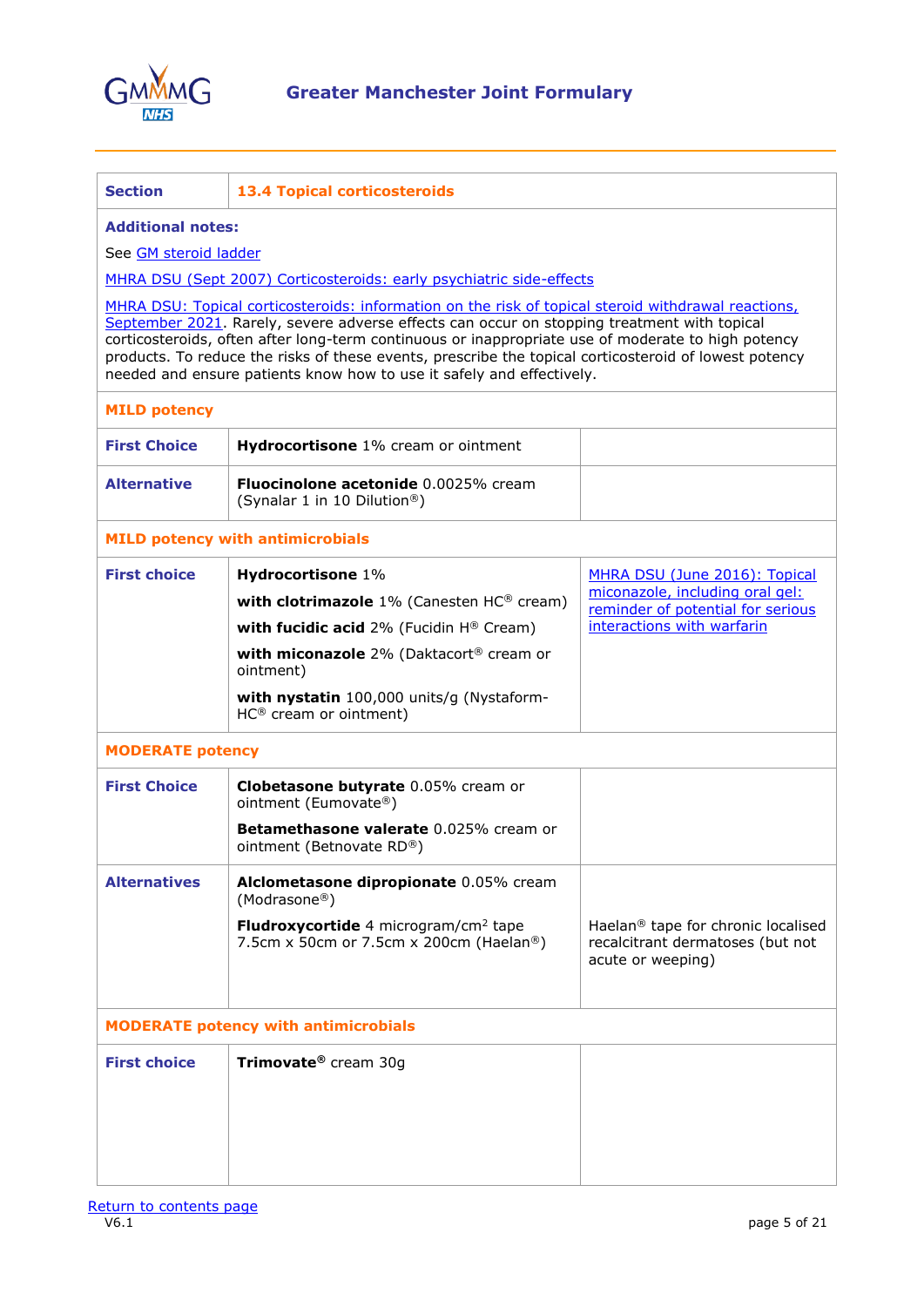

| <b>POTENT</b>                     |                                                                                                                         |                                                                                                                                                                                                                 |
|-----------------------------------|-------------------------------------------------------------------------------------------------------------------------|-----------------------------------------------------------------------------------------------------------------------------------------------------------------------------------------------------------------|
| <b>First Choice</b>               | <b>Betamethasone valerate 0.1% cream or</b><br>ointment (Betnovate®)                                                    |                                                                                                                                                                                                                 |
|                                   | Betamethasone valerate 0.1% scalp<br>application (Betacap <sup>®</sup> )                                                |                                                                                                                                                                                                                 |
| <b>Alternatives</b>               | Fluocinolone acetonide 0.025% cream, gel<br>or ointment (Synalar®)                                                      |                                                                                                                                                                                                                 |
|                                   | Hydrocortisone butyrate 0.1% cream or<br>ointment (Locoid®)                                                             |                                                                                                                                                                                                                 |
|                                   | <b>Mometasone furoate 0.1% cream or</b><br>ointment (Elocon®)                                                           |                                                                                                                                                                                                                 |
| <b>POTENT with antimicrobials</b> |                                                                                                                         |                                                                                                                                                                                                                 |
| <b>First choices</b>              | Betamethasone valerate 0.1% with fusidic<br>acid $2\%$ (Fucibet <sup>®</sup> cream)                                     |                                                                                                                                                                                                                 |
|                                   | <b>Fluocinolone acetonide 0.025%</b>                                                                                    |                                                                                                                                                                                                                 |
|                                   | with clioquinol 3% (Synalar C® cream or<br>ointment)                                                                    |                                                                                                                                                                                                                 |
|                                   | with neomycin sulphate 0.5% (Synalar N®<br>cream or ointment                                                            |                                                                                                                                                                                                                 |
| <b>POTENT with salicylic acid</b> |                                                                                                                         |                                                                                                                                                                                                                 |
| <b>First choices</b>              | Betamethasone dipropionate 0.05%,<br>salicylic acid 3% ointment (Diprosalic®<br>ointment)                               |                                                                                                                                                                                                                 |
|                                   | Betamethasone dipropionate 0.05%,<br>salicylic acid 2% scalp application<br>(Diprosalic <sup>®</sup> scalp application) |                                                                                                                                                                                                                 |
| <b>VERY POTENT</b>                |                                                                                                                         |                                                                                                                                                                                                                 |
| <b>First choices</b>              | Clobetasol propionate 0.05% cream,<br>ointment or scalp application (Dermovate®)                                        |                                                                                                                                                                                                                 |
|                                   | Clobetasol propionate 0.05% Shampoo<br>(Etrivex <sup>®</sup> )                                                          |                                                                                                                                                                                                                 |
| <b>Do Not</b><br><b>Prescribe</b> | <b>Mild irritant dermatitis</b><br>See commissioning statement for exceptions                                           | In line with NHS England guidance,<br>GM do not routinely support<br>prescribing for conditions which are<br>self-limiting or amenable to self-<br>care. For further details see GM<br>commissioning statement. |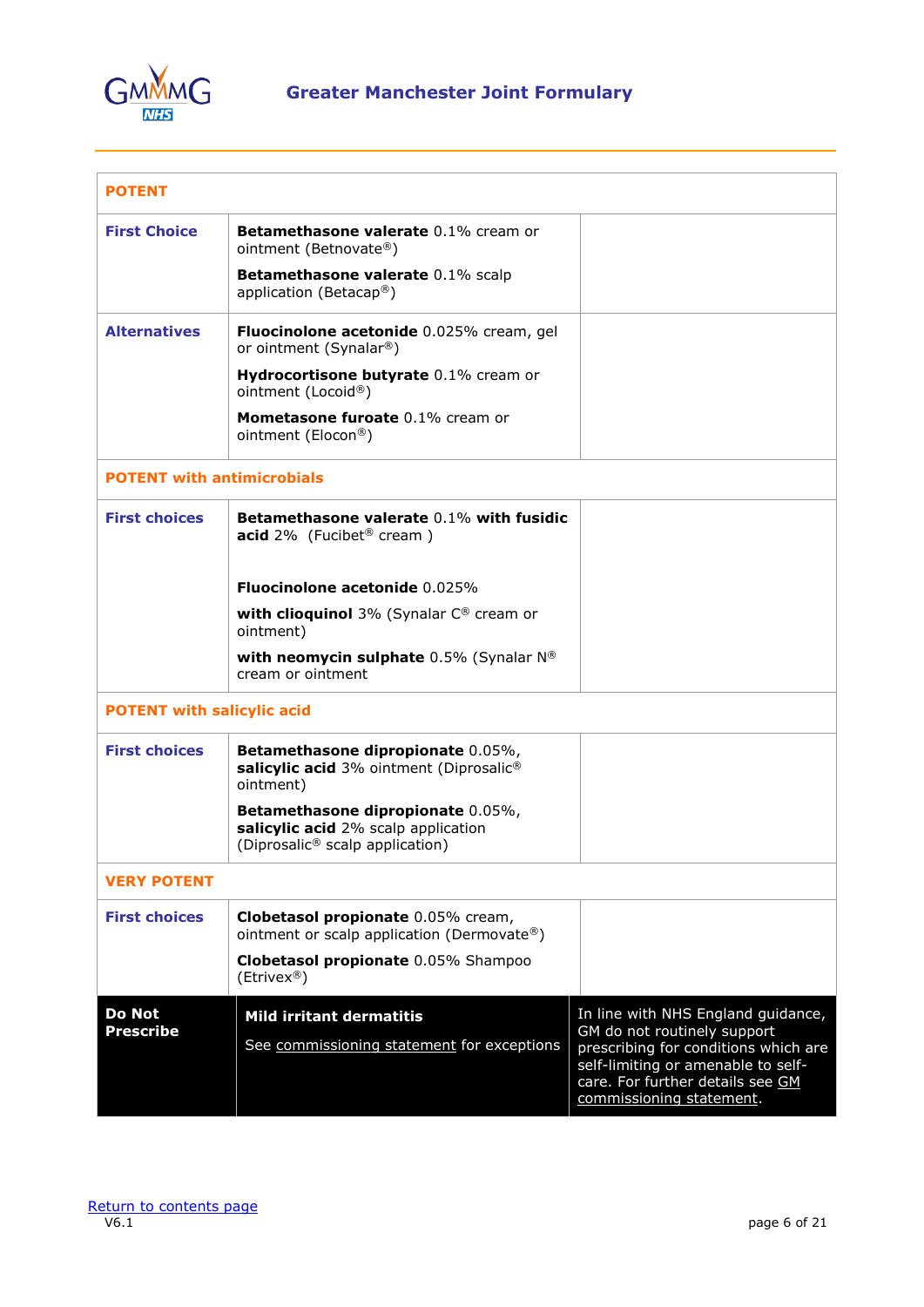

<span id="page-6-0"></span>

| <b>Section</b>                                                                                                                                                                                                                                                                                                             | 13.5 Preparations for eczema and psoriasis                                                                                                                                                                                                                                                                                                                                                                                                    |                                                                                                                                         |
|----------------------------------------------------------------------------------------------------------------------------------------------------------------------------------------------------------------------------------------------------------------------------------------------------------------------------|-----------------------------------------------------------------------------------------------------------------------------------------------------------------------------------------------------------------------------------------------------------------------------------------------------------------------------------------------------------------------------------------------------------------------------------------------|-----------------------------------------------------------------------------------------------------------------------------------------|
| <b>Subsection</b>                                                                                                                                                                                                                                                                                                          | 13.5.1 Preparations for eczema                                                                                                                                                                                                                                                                                                                                                                                                                |                                                                                                                                         |
| <b>Additional notes</b><br>See GM quidelines for the management of eczema in primary care<br>See section 13.2 Emollient and barrier preparations and 13.4 Topical corticosteroids.<br>Also see section 13.5.3 Drugs affecting the immune response and<br>NICE (2004) Tacrolimus and pimecrolimus for atopic eczema. (TA82) |                                                                                                                                                                                                                                                                                                                                                                                                                                               |                                                                                                                                         |
| <b>Oral Retinoid</b>                                                                                                                                                                                                                                                                                                       | <b>Alitretinoin</b><br>Alitretinoin should be prescribed<br>capsules: 10mg, 30mg<br>only by a consultant.<br>NICE TA177: Alitretinoin for the<br>treatment of severe chronic hand<br>eczema.<br>MHRA DSU: Oral retinoids: pregnancy<br>prevention, June 2013<br><b>MHRA DSU: Oral retinoid medicines</b><br>(isotretinoin ▼, alitretinoin ▼, and<br>acitretin v): temporary monitoring<br>advice during coronavirus (COVID-<br>19), July 2021 |                                                                                                                                         |
| <b>Do Not</b><br><b>Prescribe</b>                                                                                                                                                                                                                                                                                          | <b>Silk garments</b><br>Including Dermasilk®, Dreamskin®,<br>Skinnies Silk <sup>®</sup>                                                                                                                                                                                                                                                                                                                                                       | Criterion 1 (see RAG list)<br>NHS England Items which should not<br>be routinely prescribed in primary<br>care: Guidance for CCGs       |
| <b>Subsection</b>                                                                                                                                                                                                                                                                                                          | <b>Preparations for psoriasis</b><br>13.5.2                                                                                                                                                                                                                                                                                                                                                                                                   |                                                                                                                                         |
| See GM quidelines for the management of psoriasis in primary care<br>See section 13.2 Emollient and barrier preparations.<br>See section 13.9 Shampoos and other preparations for scalp and hair conditions.                                                                                                               |                                                                                                                                                                                                                                                                                                                                                                                                                                               |                                                                                                                                         |
| <b>Vitamin D and analogues</b>                                                                                                                                                                                                                                                                                             |                                                                                                                                                                                                                                                                                                                                                                                                                                               |                                                                                                                                         |
| <b>First choices</b>                                                                                                                                                                                                                                                                                                       | <b>Calcipotriol</b> 50 micrograms/g ointment<br><b>Calcipotriol</b> 50micrograms/ml scalp<br>solution<br><b>Calcitriol</b> 3 micrograms/g ointment<br>(Silkis <sup>®</sup> )                                                                                                                                                                                                                                                                  | NICE CG153: Psoriasis.<br>Note: Vitamin D and its analogues are<br>first line for the long term treatment<br>of plaque psoriasis.       |
| <b>Vitamin D with corticosteroid</b>                                                                                                                                                                                                                                                                                       |                                                                                                                                                                                                                                                                                                                                                                                                                                               |                                                                                                                                         |
| <b>First choice</b>                                                                                                                                                                                                                                                                                                        | <b>Calcipotriol</b> 50 micrograms/g,<br>betamethasone dipropionate 0.05%                                                                                                                                                                                                                                                                                                                                                                      | Choose the most cost-effective option<br>See GM quidelines for the<br>management of psoriasis in primary<br>care and GM steroid ladder. |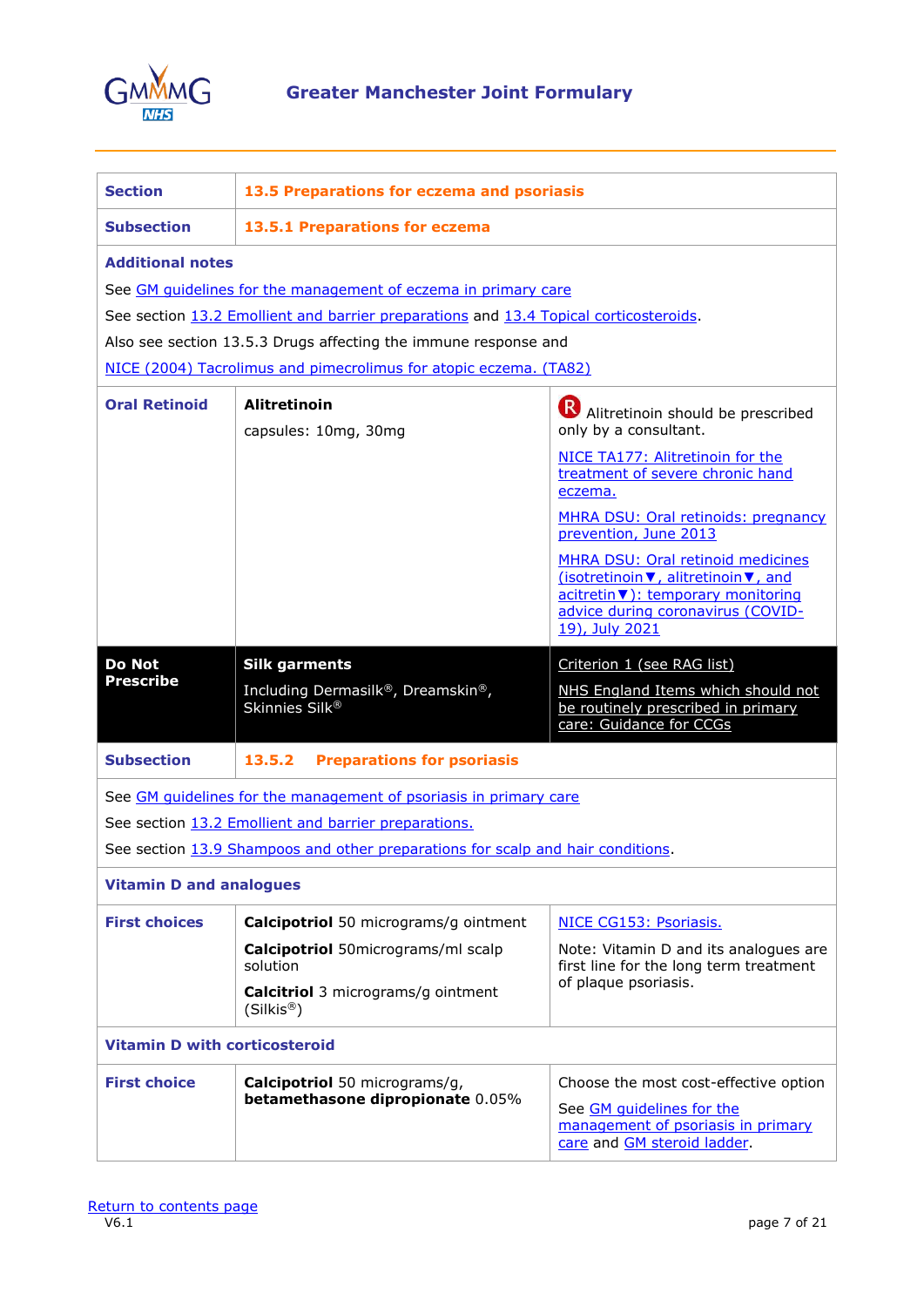

| <b>Alternative</b>                  | Calcipotriol 50 micrograms/g,<br>betamethasone dipropionate 0.05% foam<br>(Enstilar <sup>®</sup> )                               | Note: Enstilar <sup>®</sup> is a first choice<br>option for psoriasis of the scalp<br>when combination vitamin D with<br>corticosteroid is required. |
|-------------------------------------|----------------------------------------------------------------------------------------------------------------------------------|------------------------------------------------------------------------------------------------------------------------------------------------------|
| <b>Tars</b>                         |                                                                                                                                  |                                                                                                                                                      |
| <b>First choices</b>                | <b>Exorex<sup>®</sup></b> lotion                                                                                                 |                                                                                                                                                      |
|                                     | <b>Psoriderm®</b> cream                                                                                                          |                                                                                                                                                      |
| Non-<br>proprietary<br>preparations | Non-proprietary products (specials) are high<br>cost (up to $£1,000$ per $500g$ ).<br>Patients may find proprietary preparations | Specials recommended by the<br><b>British Association of</b><br>Dermatologists                                                                       |
|                                     | more acceptable.                                                                                                                 |                                                                                                                                                      |
|                                     | Non-proprietary products (specials)<br>should only be initiated following<br>specialist advice.                                  |                                                                                                                                                      |
| <b>Bath preparations</b>            |                                                                                                                                  |                                                                                                                                                      |
| <b>First choices</b>                | Polytar Emollient <sup>®</sup> bath additive                                                                                     |                                                                                                                                                      |
|                                     | <b>Psoriderm<sup>®</sup></b> bath emulsion                                                                                       |                                                                                                                                                      |
| <b>Scalp preparations</b>           |                                                                                                                                  |                                                                                                                                                      |
| <b>First choices</b>                | <b>Psoriderm®</b> scalp lotion                                                                                                   |                                                                                                                                                      |
|                                     | Sebco <sup>®</sup> scalp ointment                                                                                                |                                                                                                                                                      |
| <b>Dithranol</b>                    | Dithrocream® 0.1%, 0.25%, 0.5%, 1%, 2%<br>cream                                                                                  | <b>Gn</b> following specialist<br>recommendation                                                                                                     |
|                                     | Micanol <sup>®</sup> 1%, 3% cream                                                                                                | Gn following specialist<br>recommendation                                                                                                            |
|                                     | Dithranol (unlicensed preparations) U                                                                                            | <sup>R</sup>                                                                                                                                         |
| <b>Oral retinoids</b>               |                                                                                                                                  |                                                                                                                                                      |
| <b>First choice</b>                 | Acitretin 10mg, 25mg capsules                                                                                                    | R                                                                                                                                                    |
|                                     |                                                                                                                                  | MHRA DSU: Oral retinoids:<br>pregnancy prevention, June 2013                                                                                         |
| <b>Dimethyl fumarate</b>            |                                                                                                                                  |                                                                                                                                                      |
|                                     | <b>Dimethyl fumarate</b> (Skilarence®) 30mg,<br>120mg tablets                                                                    | <sup>R</sup>                                                                                                                                         |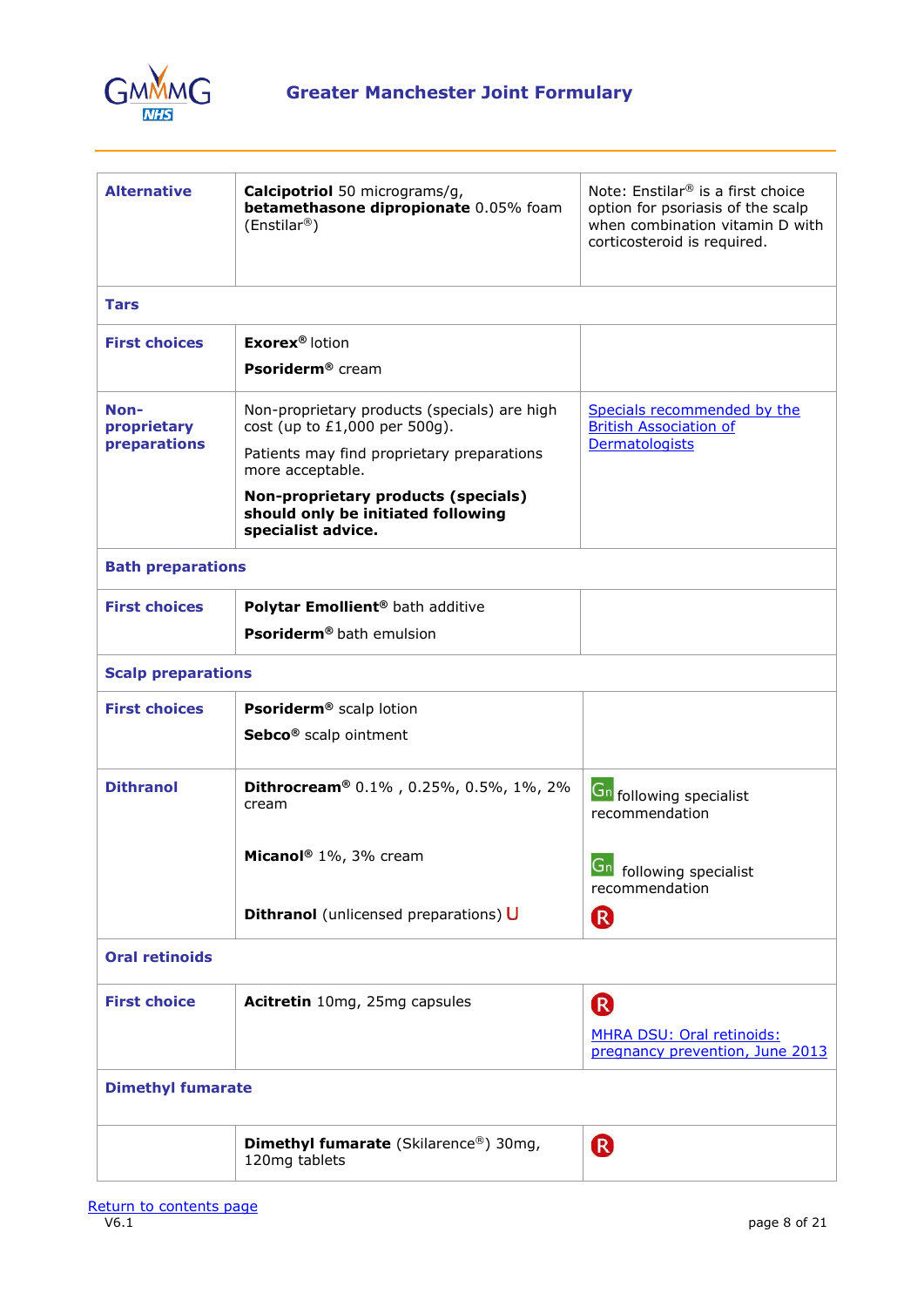

|                                 |                                                                     |              | NICE TA475: Dimethyl fumarate<br>for treating moderate to severe<br>plaque psoriasis                                                                                               |
|---------------------------------|---------------------------------------------------------------------|--------------|------------------------------------------------------------------------------------------------------------------------------------------------------------------------------------|
| <b>Subsection</b>               | 13.5.3<br><b>Drugs Affecting the Immune Response</b>                |              |                                                                                                                                                                                    |
|                                 | Severe psoriasis and severe eczema                                  |              |                                                                                                                                                                                    |
|                                 | Ciclosporin                                                         |              | A MUST be prescribed by BRAND                                                                                                                                                      |
|                                 | 10mg, 25mg, 50mg, 100mg capsules                                    |              | Patients should be stabilised on a<br>particular brand of oral ciclosporin.                                                                                                        |
|                                 | Ciclosporin 100mg/ml oral solution                                  |              |                                                                                                                                                                                    |
| <b>Severe Psoriasis</b>         |                                                                     |              |                                                                                                                                                                                    |
|                                 | <b>Methotrexate</b>                                                 | $\mathbf{A}$ |                                                                                                                                                                                    |
|                                 | 2.5mg tablets                                                       |              | NPSA Alert (2006): Improving<br>compliance with oral methotrexate                                                                                                                  |
|                                 |                                                                     |              | MHRA DSU: Methotrexate once-weekly<br>for autoimmune diseases: new measures<br>to reduce risk of fatal overdose due to<br>inadvertent daily instead of weekly<br>dosing, Sept 2020 |
|                                 | Atopic mild to moderate eczema or Maintenance therapy for psoriasis |              |                                                                                                                                                                                    |
|                                 | <b>Pimecrolimus</b><br>1% cream                                     | $G_n$        | following specialist recommendation<br><b>NICE TA82: Tacrolimus and</b><br>pimecrolimus for atopic eczema.                                                                         |
|                                 | <b>Tacrolimus</b><br>0.03%, 0.1% ointment                           |              | $\overline{G}$ following specialist recommendation<br>See also NICE: CG153 Psoriasis                                                                                               |
|                                 |                                                                     |              | <b>MHRA DSU: Tacrolimus ointment:</b><br>possible risk of malignancies, June 2012                                                                                                  |
| <b>Severe refractory eczema</b> |                                                                     |              |                                                                                                                                                                                    |
|                                 | Azathioprine 50mg tablets U                                         | A            |                                                                                                                                                                                    |
|                                 | <b>Mycophenolate mofetil</b>                                        | A            |                                                                                                                                                                                    |
|                                 | 250mg capsules, 500mg tablets U                                     | 2015         | MHRA DSU: Mycophenolate mofetil,<br>mycophenolic acid: new pregnancy-<br>prevention advice for women and men                                                                       |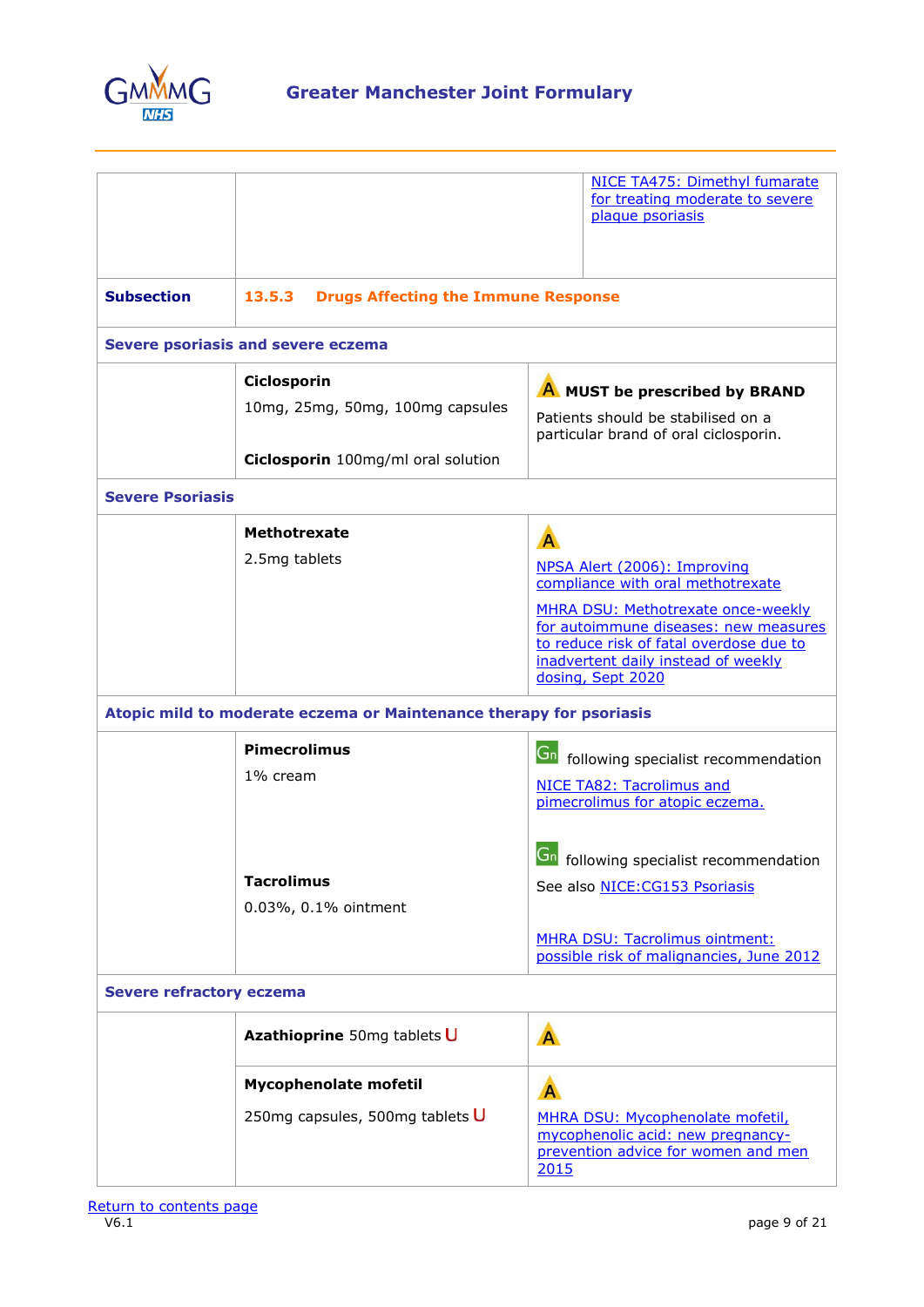

|                            |                                                                       | MHRA DSU: Mycophenolate mofetil:<br>pure red cell aplasia, July 2009                             |
|----------------------------|-----------------------------------------------------------------------|--------------------------------------------------------------------------------------------------|
|                            |                                                                       | MHRA DSU: Mycophenolate mofetil:                                                                 |
|                            |                                                                       | risk of hypogammaglobulinaemia and<br>risk of bronchiectasis, Jan 2015                           |
|                            |                                                                       |                                                                                                  |
| <b>Cytokine modulators</b> |                                                                       |                                                                                                  |
|                            | Additional guidance to be considered:                                 |                                                                                                  |
|                            | <b>GMMMG High cost drug pathway for psoriasis</b>                     |                                                                                                  |
|                            | <b>GMMMG Prescribing of high cost biosimilar biological medicines</b> |                                                                                                  |
|                            | NICE CG153: The assessment and management of Psoriasis.               |                                                                                                  |
|                            |                                                                       | NICE TA199: Etanercept, infliximab and adalimumab for the treatment of psoriatic arthritis       |
|                            | MHRA DSU: Tumour necrosis factor alpha inhibitors, April 2014         |                                                                                                  |
|                            | <b>Adalimumab</b>                                                     | R                                                                                                |
|                            | First choice: Amgevita® ▼                                             | NICE TA146: Adalimumab for the treatment of                                                      |
|                            | Alternative: Humira®                                                  | adults with psoriasis.                                                                           |
|                            |                                                                       | NICE TA392: Adalimumab for treating<br>moderate to severe hidradenitis suppurativa               |
|                            | Apremilast ▼                                                          | (R)                                                                                              |
|                            |                                                                       | MHRA DSU (2017): risk of suicidal thoughts<br>and behaviour                                      |
|                            |                                                                       | NICE TA419: Apremilast for treating moderate<br>to severe plaque psoriasis                       |
|                            |                                                                       | <b>TA433: Apremilast for treating active psoriatic</b><br>arthritis                              |
|                            | <b>Baricitinib</b> ▼                                                  | <b>W</b> NICE TA681: Baricitinib for treating<br>moderate to severe atopic dermatitis            |
|                            | <b>Bimekizumab</b>                                                    | <b>Contract</b><br>N NICE TA723: Bimekizumab for treating<br>moderate to severe plaque psoriasis |
|                            | <b>Brodalumab</b>                                                     | <b>B</b> NICE TA511: Brodalumab for treating<br>moderate to severe plaque psoriasis              |
|                            | Certolizumab pegol                                                    | N <sub>NICE</sub> TA574: Certolizumab pegol for<br>treating moderate to severe plaque psoriasis  |
|                            | <b>Dupilumab</b>                                                      | <b>B</b> NICE TA534: Dupilumab for treating<br>moderate to severe atopic dermatitis              |
|                            | <b>Etanercept</b>                                                     | <b>B</b> NICE TA103: Etanercept and efalizumab for<br>the treatment of adults with psoriasis.    |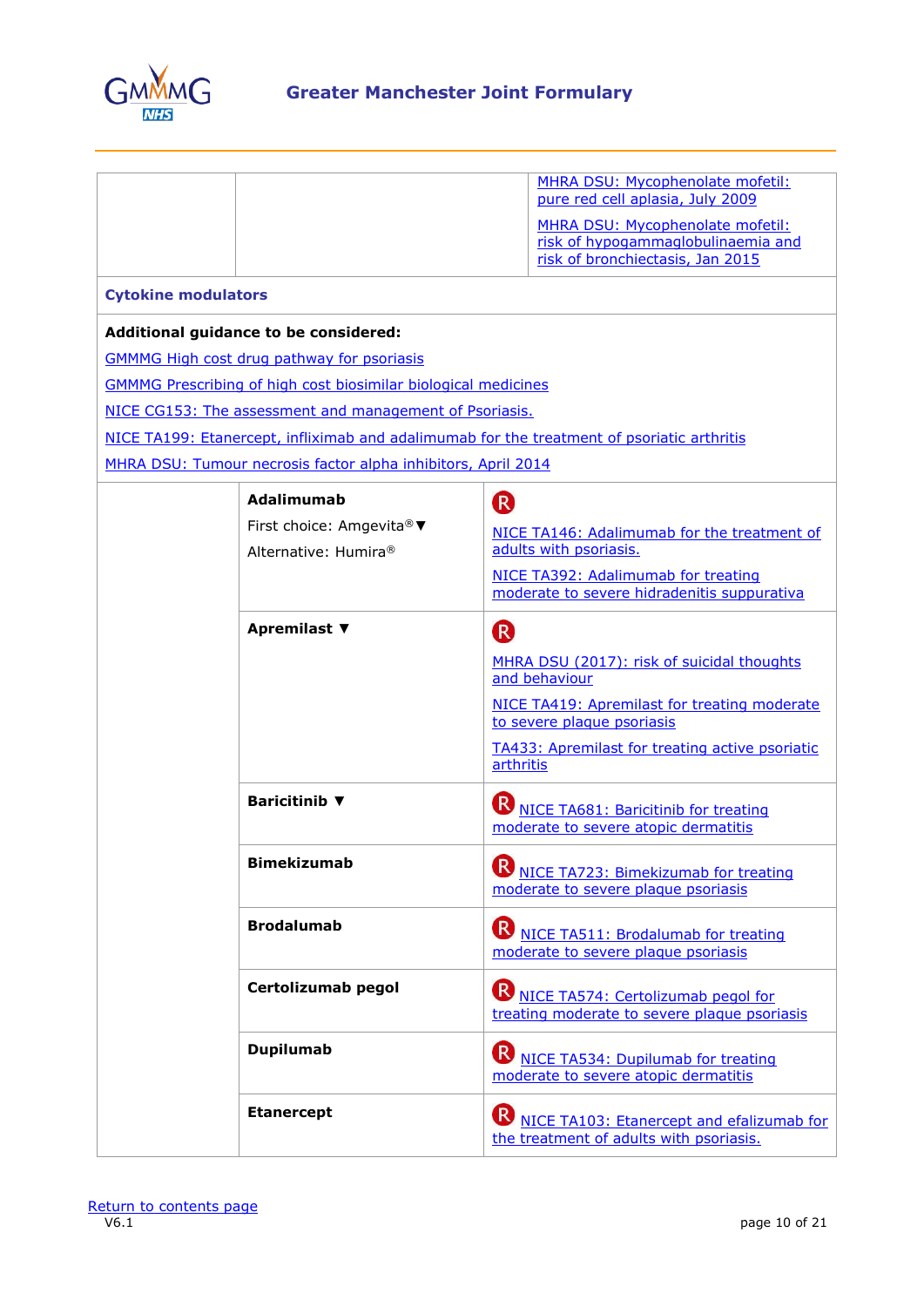

| Guselkumab         | <b>W</b> NICE TA521: Guselkumab for treating<br>moderate to severe plaque psoriasis                                                               |
|--------------------|---------------------------------------------------------------------------------------------------------------------------------------------------|
| <b>Infliximab</b>  | <b>B</b> NICE TA134: Infliximab for the treatment<br>of adults with psoriasis.                                                                    |
| <b>Ixekizumab</b>  | <b>B</b> NICE TA442: Ixekizumab for treating<br>moderate to severe plaque psoriasis                                                               |
| Risankizumab       | <b>B</b> NICE TA596: Risankizumab for treating<br>moderate to severe plaque psoriasis                                                             |
| <b>Secukinumab</b> | <sup>R</sup>                                                                                                                                      |
|                    | N.B. Treatment with secukinumab should be<br>stopped after 12 weeks if the psoriasis does<br>not improve enough according to standard<br>measures |
|                    | NICE TA350: Secukinumab for treating<br>moderate to severe plaque psoriasis                                                                       |
|                    | NICE TA445: Certolizumab pegol and<br>secukinumab for treating active psoriatic<br>arthritis after inadequate response to DMARDs                  |
| Tildrakizumab      | <b>B</b> NICE TA575: Tildrakizumab for treating<br>moderate to severe plaque psoriasis                                                            |
| <b>Ustekinumab</b> | R                                                                                                                                                 |
|                    | NICE TA180: Ustekinumab for the treatment of<br>adults with moderate to severe psoriasis.                                                         |
|                    | NICE TA340: Ustekinumab for treating active<br>psoriatic arthritis                                                                                |
|                    | MHRA DSU: Ustekinumab: risk of exfoliative<br>dermatitis, Jan 2015                                                                                |
|                    |                                                                                                                                                   |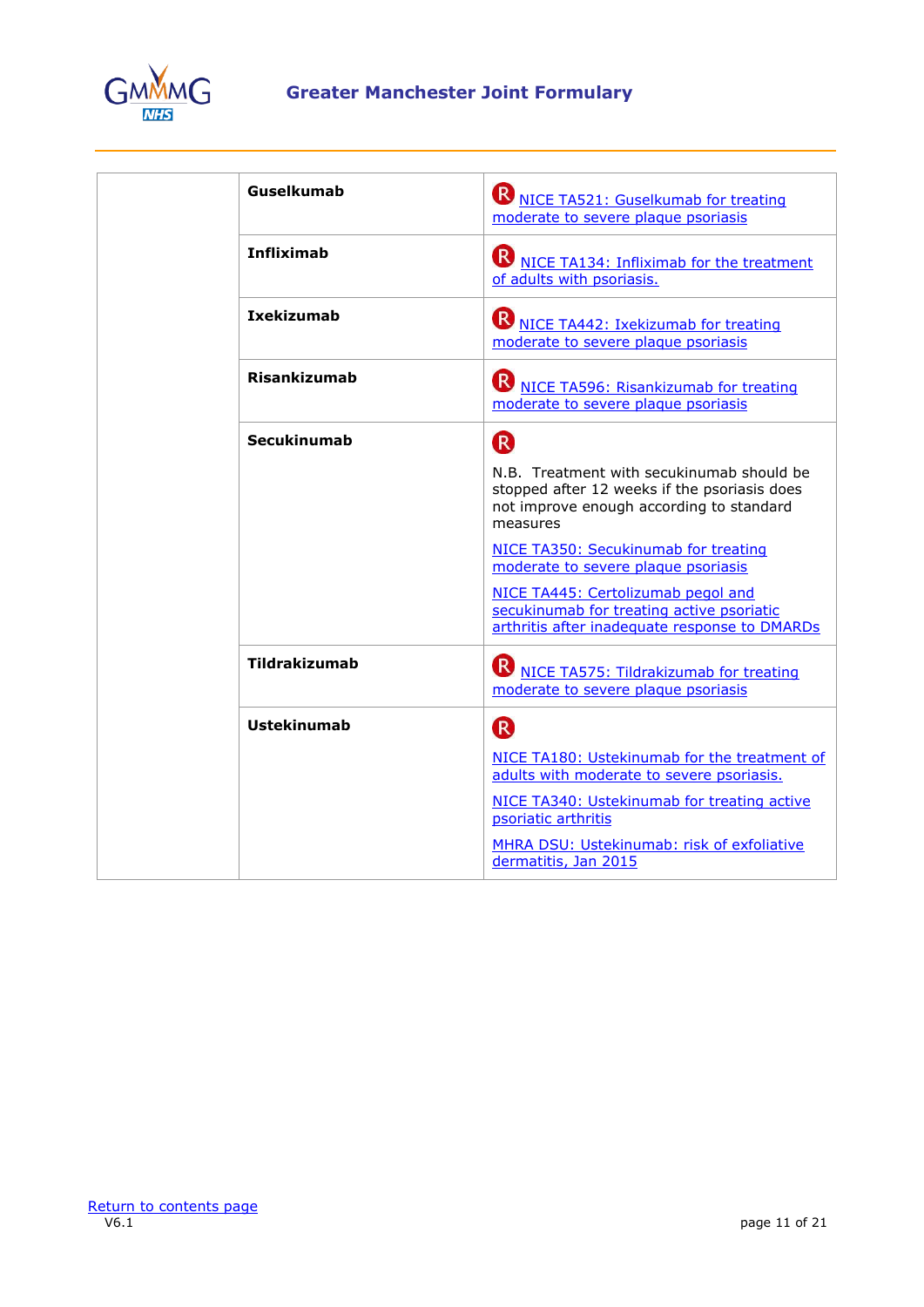

<span id="page-11-0"></span>

| <b>BNF</b> chapter                                                                      | 13 Skin                                                                                             |                                                                                                                                                                                                                |
|-----------------------------------------------------------------------------------------|-----------------------------------------------------------------------------------------------------|----------------------------------------------------------------------------------------------------------------------------------------------------------------------------------------------------------------|
| <b>Section</b>                                                                          | 13.6 Acne and rosacea                                                                               |                                                                                                                                                                                                                |
| <b>Subsection</b>                                                                       | 13.6.1 Topical preparations for acne                                                                |                                                                                                                                                                                                                |
|                                                                                         | See GM quidelines for the management of acne in primary care                                        |                                                                                                                                                                                                                |
| acne                                                                                    | NICE CKS (2018): Acne vulgaris See link for guidance on the management of mild, moderate and severe |                                                                                                                                                                                                                |
|                                                                                         | NICE NG198: Acne vulgaris: management                                                               |                                                                                                                                                                                                                |
| <b>Subsection</b>                                                                       | <b>Topical preparations for mild acne</b>                                                           |                                                                                                                                                                                                                |
|                                                                                         | NB: Antibiotics have no benefit in mild acne                                                        |                                                                                                                                                                                                                |
| <b>Do Not</b><br><b>Prescribe</b>                                                       | <b>Mild acne</b>                                                                                    | In line with NHS England guidance,<br>GM do not routinely support<br>prescribing for conditions which are<br>self-limiting or amenable to self-care.<br>For further details see GM<br>commissioning statement. |
|                                                                                         | <b>Topical retinoids and related preparations</b>                                                   |                                                                                                                                                                                                                |
| <b>First choice</b>                                                                     | <b>Adapalene</b> 0.1% cream or gel (Differin <sup>®</sup> )                                         | Topical retinoids are contraindicated<br>in pregnancy                                                                                                                                                          |
| <b>Alternatives</b>                                                                     | <b>Benzoyl peroxide</b>                                                                             |                                                                                                                                                                                                                |
|                                                                                         | 5% gel, wash OTC                                                                                    |                                                                                                                                                                                                                |
|                                                                                         | 4% cream                                                                                            |                                                                                                                                                                                                                |
| <b>Subsection</b>                                                                       | Topical preparations for mild-moderate inflammatory/papulopustular acne                             |                                                                                                                                                                                                                |
| <b>First choice</b>                                                                     | Adapalene/benzoyl peroxide                                                                          | Topical retinoids are contraindicated<br>in pregnancy                                                                                                                                                          |
| <b>Topical retinoid</b><br>combination<br>products                                      | gel (Epiduo®)                                                                                       | Use non-antibiotic antimicrobials<br>(such as benzoyl peroxide or azelaic<br>acid) to avoid development of<br>resistance to erythromycin and<br>clindamycin                                                    |
| <b>Alternatives</b><br><b>Topical benzoyl</b><br>peroxide with<br><b>antimicrobials</b> | Benzoyl peroxide/clindamycin 5%/1%<br>gel (Duac <sup>®</sup> Once Daily)                            | Try for 3 months. However, if<br>scarring is present by 6 weeks refer<br>to local provider                                                                                                                     |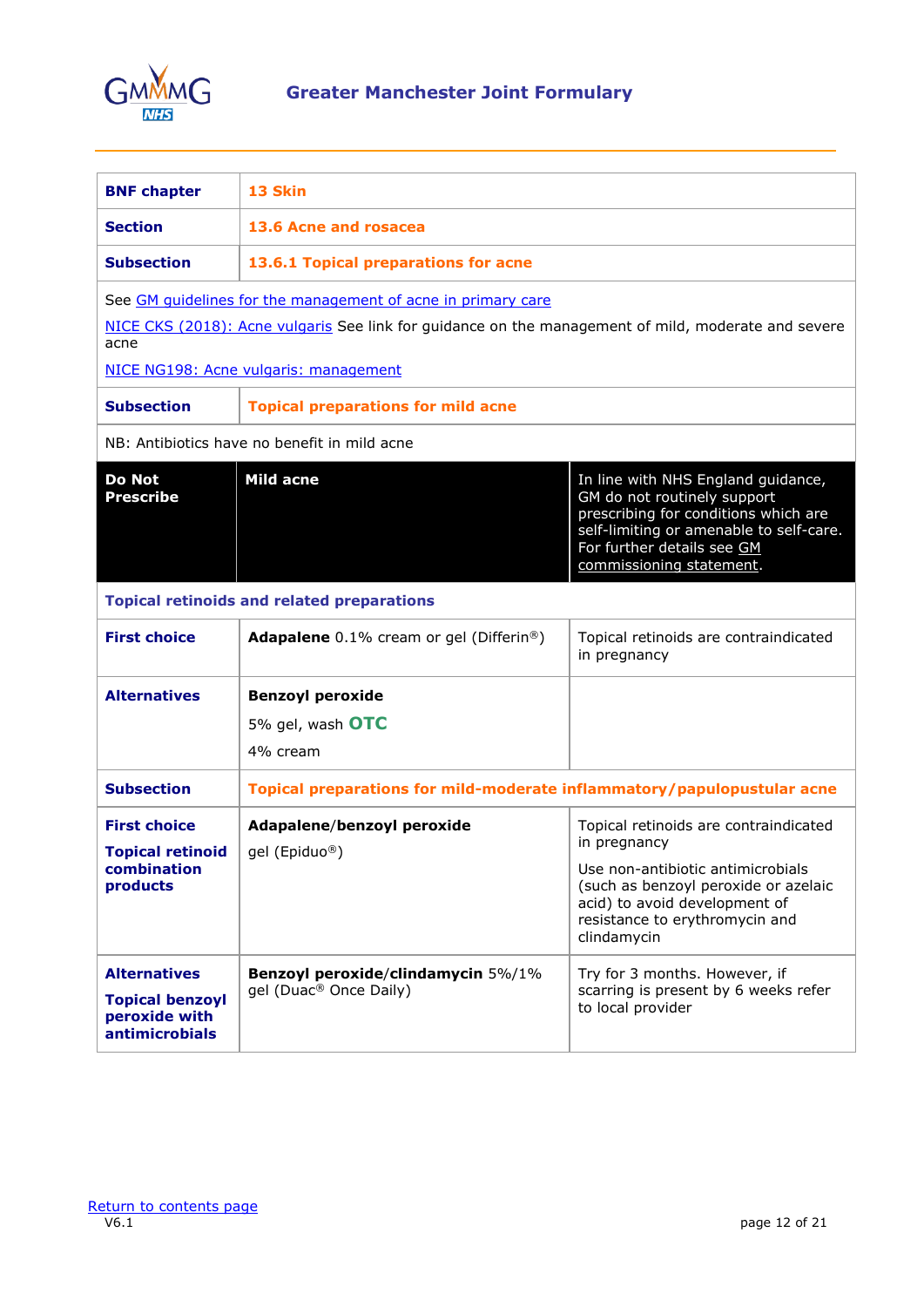

| <b>Alternatives</b><br><b>Topical</b><br>retinoids with<br><b>antimicrobials</b>                                                                                                                                                                                                                                                                                                                             | Tretinoin/clindamycin 0.025%/1% gel<br>(Treclin <sup>®</sup> )<br>Isotretinoin/erythromycin 0.05%/2%<br>gel (Isotrexin®) | Only for use in patients with<br>moderate to severe acne for whom<br>topical antibacterial and benzoyl<br>peroxide have failed or are not<br>tolerated, and where a topical<br>antibacterial/retinoid combination is<br>indicated.<br>Try for 3 months. However, if<br>scarring is present by 6 weeks refer<br>to local provider<br>Topical retinoids are contraindicated<br>in pregnancy |  |
|--------------------------------------------------------------------------------------------------------------------------------------------------------------------------------------------------------------------------------------------------------------------------------------------------------------------------------------------------------------------------------------------------------------|--------------------------------------------------------------------------------------------------------------------------|-------------------------------------------------------------------------------------------------------------------------------------------------------------------------------------------------------------------------------------------------------------------------------------------------------------------------------------------------------------------------------------------|--|
| <b>Azelaic acid</b>                                                                                                                                                                                                                                                                                                                                                                                          | Azelaic acid 20% cream (Skinoren®)                                                                                       | Acne vulgaris only<br>Azelaic acid may be beneficial in<br>patients with darker skin where acne<br>can cause hyperpigmentation.                                                                                                                                                                                                                                                           |  |
| <b>Subsection</b>                                                                                                                                                                                                                                                                                                                                                                                            | 13.6.2<br>Oral preparations for acne and rosacea                                                                         |                                                                                                                                                                                                                                                                                                                                                                                           |  |
| See BNF for guidance on course lengths and refer to local antibacterial quidelines.<br>See GM guidelines for the management of acne in primary care<br>Topical antibiotics and oral antibiotics should ideally not be combined together, as this combination is<br>unlikely to confer additional benefit and may encourage the development of bacterial resistance.<br>NICE NG198: Acne vulgaris: management |                                                                                                                          |                                                                                                                                                                                                                                                                                                                                                                                           |  |
| <b>Oral antibacterials for rosacea</b>                                                                                                                                                                                                                                                                                                                                                                       |                                                                                                                          |                                                                                                                                                                                                                                                                                                                                                                                           |  |
| <b>First Choice</b>                                                                                                                                                                                                                                                                                                                                                                                          | Oxytetracycline 250mg tablets<br>Erythromycin 250mg tablets                                                              |                                                                                                                                                                                                                                                                                                                                                                                           |  |
| <b>Alternatives</b>                                                                                                                                                                                                                                                                                                                                                                                          | Doxycycline 100mg capsules                                                                                               |                                                                                                                                                                                                                                                                                                                                                                                           |  |
| <b>Oral antibacterials for acne</b>                                                                                                                                                                                                                                                                                                                                                                          |                                                                                                                          |                                                                                                                                                                                                                                                                                                                                                                                           |  |
| <b>First Choice</b>                                                                                                                                                                                                                                                                                                                                                                                          | Oxytetracycline 250mg tablets                                                                                            | Not to be used as sole treatment in                                                                                                                                                                                                                                                                                                                                                       |  |
| <b>Alternatives</b>                                                                                                                                                                                                                                                                                                                                                                                          | Lymecycline 408mg capsules<br>Doxycycline 100mg capsules<br>Erythromycin 250mg tablets                                   | acne - prescribe with a topical<br>retinoid and/or a benzoyl peroxide.                                                                                                                                                                                                                                                                                                                    |  |
| <b>Do Not</b><br><b>Prescribe</b>                                                                                                                                                                                                                                                                                                                                                                            | <b>Minocycline</b><br>Tablets, capsules and MR capsules<br>For treatment of acne                                         | Criterion 1 (see RAG list)<br>NHS England Items which should not<br>be routinely prescribed in primary<br>care: Guidance for CCGs                                                                                                                                                                                                                                                         |  |
| <b>Hormone</b><br>treatment for<br>acne                                                                                                                                                                                                                                                                                                                                                                      | Co-cyprindiol tablets 2mg /35 microgram                                                                                  | MHRA DSU: Co-cyprindiol: balance of<br>benefits and risks remains positive,<br><b>Jun 2013</b>                                                                                                                                                                                                                                                                                            |  |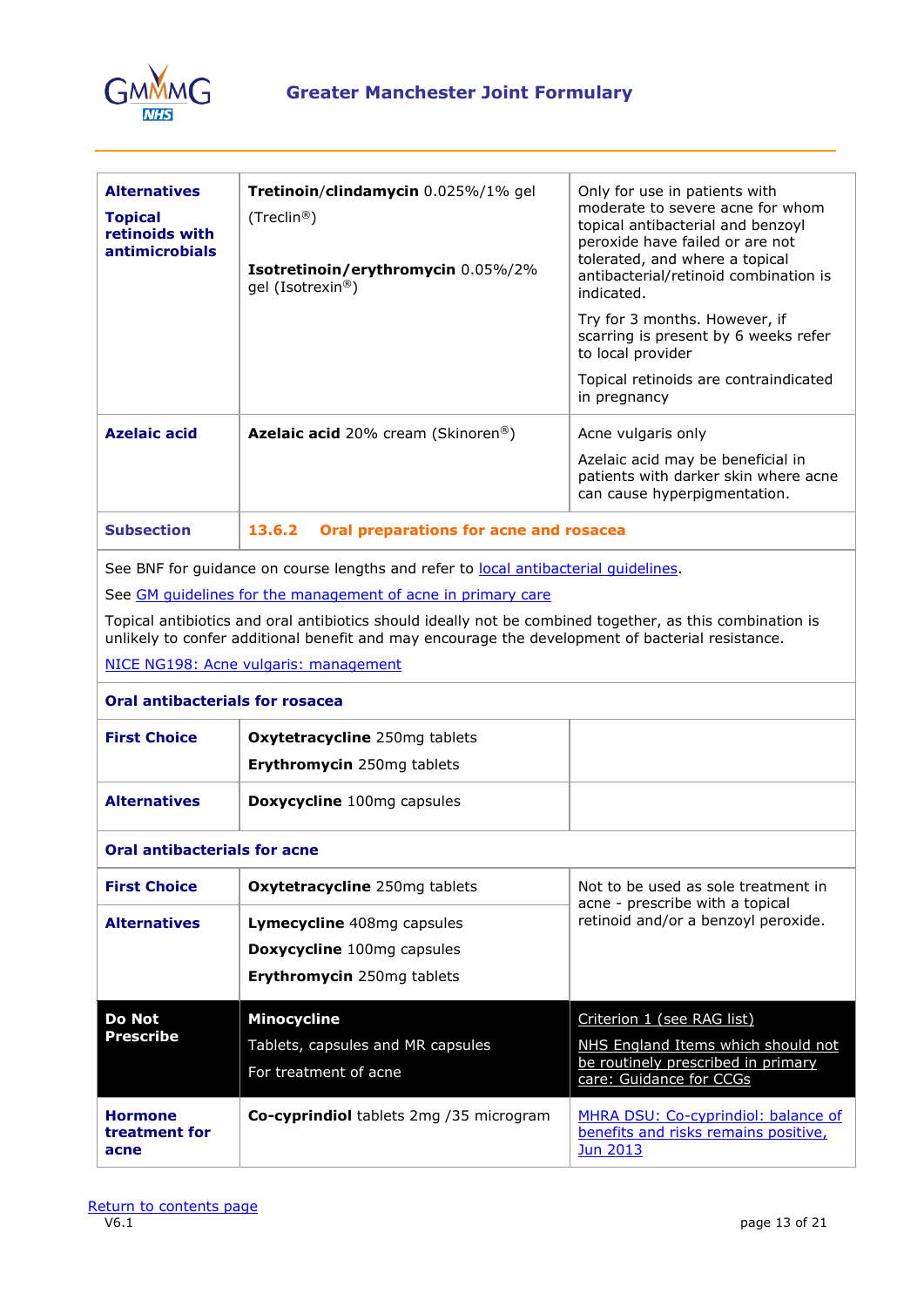

| <b>Oral retinoid</b><br>for acne                                                                                                                                                    | Isotretinoin 5mg, 10mg, 20mg, 40mg<br>capsules                                                                                                                                                                                                           | R<br>MHRA Drug Safety Updates:<br>Isotretinoin for severe acne: who<br>$\bullet$<br>should prescribe it, Aug 2007<br>Isotretinoin: risk of serious skin<br>$\bullet$<br>reactions, Sept 2010<br>Oral retinoids: pregnancy<br>$\bullet$<br>prevention, June 2013<br>Isotretinoin: reminder of possible<br>risk of psychiatric disorders, Dec<br>2014<br>Isotretinoin (Roaccutane): rare<br>$\bullet$<br>reports of erectile dysfunction and<br>decreased libido, Oct 2017<br>Isotretinoin (Roaccutane ▼):<br>$\bullet$<br>reminder of important risks and<br>precautions, Aug 2020<br>Isotretinoin (Roaccutane ▼):<br>$\bullet$<br>contribute to expert review, Nov<br>2020<br>Oral retinoid medicines<br>$\bullet$<br>(isotretinoin ▼, alitretinoin ▼, and<br>acitretin ▼): temporary<br>monitoring advice during<br>coronavirus (COVID-19), July<br>2021 |
|-------------------------------------------------------------------------------------------------------------------------------------------------------------------------------------|----------------------------------------------------------------------------------------------------------------------------------------------------------------------------------------------------------------------------------------------------------|-----------------------------------------------------------------------------------------------------------------------------------------------------------------------------------------------------------------------------------------------------------------------------------------------------------------------------------------------------------------------------------------------------------------------------------------------------------------------------------------------------------------------------------------------------------------------------------------------------------------------------------------------------------------------------------------------------------------------------------------------------------------------------------------------------------------------------------------------------------|
| <b>Subsection</b>                                                                                                                                                                   | 13.6.3 Topical preparations for rosacea                                                                                                                                                                                                                  |                                                                                                                                                                                                                                                                                                                                                                                                                                                                                                                                                                                                                                                                                                                                                                                                                                                           |
| <b>First choice</b>                                                                                                                                                                 | Metronidazole 0.75% cream or gel<br>$(Rozex^@)$<br>Azelaic acid 15% gel (Finacea®)                                                                                                                                                                       | Prescribe by brand due to strength<br>and cost variations                                                                                                                                                                                                                                                                                                                                                                                                                                                                                                                                                                                                                                                                                                                                                                                                 |
| <b>Grey drugs</b><br>Items which are<br>listed as Grey are<br>deemed not<br>suitable for<br>routine<br>prescribing but<br>may be suitable<br>for a defined<br>patient<br>population | <b>Brimonidine</b><br>3 mg/g gel (Mirvaso®)<br>For treatment of acne rosacea erythema.<br>Only for use in patients with severe<br>erythema, where all other formulary options<br>have failed, and immediately prior to<br>referring for laser treatment. | $ G_n $<br>Criterion 3 (see RAG list)<br>MHRA DSU: Brimonidine gel<br>(Mirvaso): risk of exacerbation of<br>rosacea<br><b>MHRA DSU: Brimonidine gel</b><br>(Mirvaso): risk of systemic<br>cardiovascular effects; not to be<br>applied to damaged skin                                                                                                                                                                                                                                                                                                                                                                                                                                                                                                                                                                                                    |
|                                                                                                                                                                                     | <b>Ivermectin</b><br>10mg/g cream (Soolantra®)<br>For treatment of acne rosacea.<br>Only for use after more established<br>therapies such as metronidazole gel and<br>azelaic acid have failed.                                                          | $ G_n $<br>Criterion 3 (see RAG list)<br><b>NICE Evidence summary: ivermectin</b><br>10 mg/g cream                                                                                                                                                                                                                                                                                                                                                                                                                                                                                                                                                                                                                                                                                                                                                        |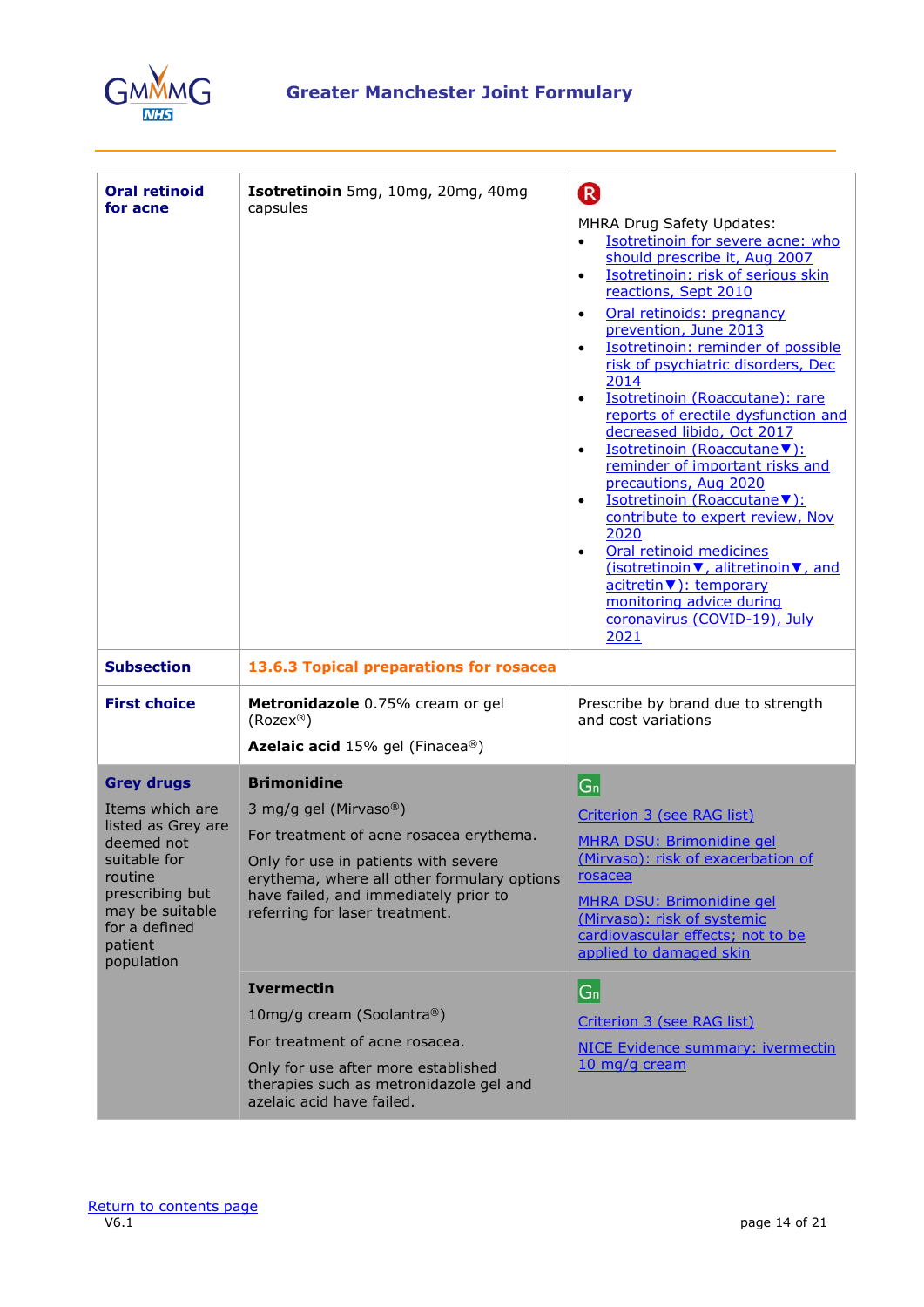

<span id="page-14-0"></span>

| <b>Section</b>             | 13.7 Preparations for warts and calluses                                                                                                                                                  |                                                                                                                                                                                                                 |
|----------------------------|-------------------------------------------------------------------------------------------------------------------------------------------------------------------------------------------|-----------------------------------------------------------------------------------------------------------------------------------------------------------------------------------------------------------------|
|                            | See GM quidelines for the management of warts in primary care                                                                                                                             |                                                                                                                                                                                                                 |
| <b>Anogenital</b><br>warts | <b>Imiquimod</b> 5% cream 12-sachet pack<br>(Aldara <sup>®</sup> )<br><b>Podophyllotoxin</b> 0.5% solution<br>(Condyline®)<br><b>Podophyllotoxin</b> 0.15% cream (Warticon <sup>®</sup> ) | <b>Ch</b> following specialist initiation                                                                                                                                                                       |
| Do Not<br>Prescribe        | <b>Warts and verrucae</b><br>Salicylic acid containing products,<br>glutaraldehyde<br>See commissioning statement for exceptions                                                          | In line with NHS England guidance,<br>GM do not routinely support<br>prescribing for conditions which are<br>self-limiting or amenable to self-<br>care. For further details see GM<br>commissioning statement. |
|                            | Potassium hydroxide<br>5% topical solution (Molludab®)                                                                                                                                    | Criterion 1 (see RAG list)                                                                                                                                                                                      |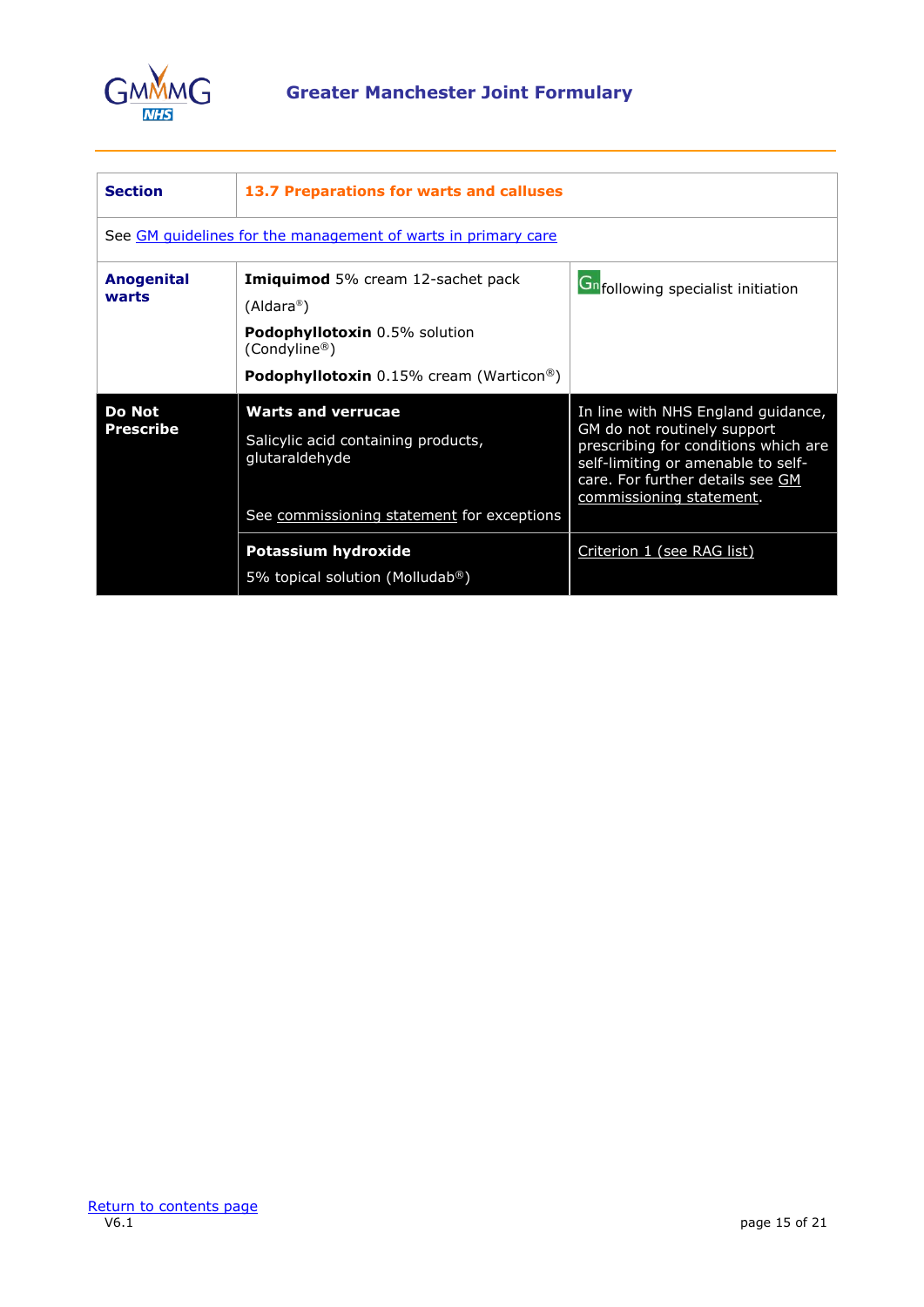

<span id="page-15-0"></span>

| <b>BNF chapter</b>                                                                                                                                                                                                                                                                                                                                                                                                                                                                                                                                          | 13 Skin                                                                                                        |                                                                                                                                                                                                                 |  |
|-------------------------------------------------------------------------------------------------------------------------------------------------------------------------------------------------------------------------------------------------------------------------------------------------------------------------------------------------------------------------------------------------------------------------------------------------------------------------------------------------------------------------------------------------------------|----------------------------------------------------------------------------------------------------------------|-----------------------------------------------------------------------------------------------------------------------------------------------------------------------------------------------------------------|--|
| <b>Section</b>                                                                                                                                                                                                                                                                                                                                                                                                                                                                                                                                              | <b>13.8 Sunscreens and Camouflagers</b>                                                                        |                                                                                                                                                                                                                 |  |
| <b>Subsection</b>                                                                                                                                                                                                                                                                                                                                                                                                                                                                                                                                           | 13.8.1 Sunscreen preparations                                                                                  |                                                                                                                                                                                                                 |  |
| Sunscreens are only prescribable for ACBS approved conditions i.e. for skin protection against<br>ultraviolet radiation and/or visible light in abnormal cutaneous photosensitivity causing severe<br>cutaneous reactions in genetic disorders (including xeroderma pigmentosum and porphyrias), severe<br>photodermatoses (both idiopathic and acquired) and in those with increased risk of ultraviolet<br>radiation causing severe adverse effects due to chronic disease (such as haematological<br>malignancies), medical therapies and/or procedures. |                                                                                                                |                                                                                                                                                                                                                 |  |
|                                                                                                                                                                                                                                                                                                                                                                                                                                                                                                                                                             | See GM quidelines for the management of actinic keratosis in primary care                                      |                                                                                                                                                                                                                 |  |
|                                                                                                                                                                                                                                                                                                                                                                                                                                                                                                                                                             | Sunsense <sup>®</sup> Ultra lotion UVB-SPF 50+<br>500ml<br>Anthelios Shaka Fluide® liquid UVB-SPF              | Preparations with an SPF less than<br>30 should not be prescribed.                                                                                                                                              |  |
|                                                                                                                                                                                                                                                                                                                                                                                                                                                                                                                                                             | $50+$                                                                                                          |                                                                                                                                                                                                                 |  |
| <b>Do Not</b><br><b>Prescribe</b>                                                                                                                                                                                                                                                                                                                                                                                                                                                                                                                           | <b>Sun protection</b><br>Except when prescribed in line with ACBS-<br>approved indications, as outlined above. | In line with NHS England guidance,<br>GM do not routinely support<br>prescribing for conditions which are<br>self-limiting or amenable to self-<br>care. For further details see GM<br>commissioning statement. |  |
|                                                                                                                                                                                                                                                                                                                                                                                                                                                                                                                                                             | Sunburn due to excessive sun exposure                                                                          |                                                                                                                                                                                                                 |  |
| Photodamage                                                                                                                                                                                                                                                                                                                                                                                                                                                                                                                                                 |                                                                                                                |                                                                                                                                                                                                                 |  |
| <b>First choice</b>                                                                                                                                                                                                                                                                                                                                                                                                                                                                                                                                         | <b>Fluorouracil</b> 5% cream (Efudix®)                                                                         | <b>GM</b> quidelines for management of<br>actinic keratosis in primary care                                                                                                                                     |  |
| <b>Superficial basal cell carcinoma</b>                                                                                                                                                                                                                                                                                                                                                                                                                                                                                                                     |                                                                                                                |                                                                                                                                                                                                                 |  |
|                                                                                                                                                                                                                                                                                                                                                                                                                                                                                                                                                             | Imiquimod 5% cream<br>(Aldara <sup>®</sup> )                                                                   | <b>Gn</b> following specialist advice                                                                                                                                                                           |  |
| <b>Subsection</b><br><b>13.8.2 Camouflagers</b>                                                                                                                                                                                                                                                                                                                                                                                                                                                                                                             |                                                                                                                |                                                                                                                                                                                                                 |  |
| Camouflagers are only prescribable for ACBS approved conditions i.e. postoperative scars and other<br>deformities including burn scars, and as an adjunctive therapy in the relief of emotional disturbances<br>due to disfiguring skin disease, such as vitiligo.                                                                                                                                                                                                                                                                                          |                                                                                                                |                                                                                                                                                                                                                 |  |
|                                                                                                                                                                                                                                                                                                                                                                                                                                                                                                                                                             | Dermacolor <sup>®</sup>                                                                                        |                                                                                                                                                                                                                 |  |
|                                                                                                                                                                                                                                                                                                                                                                                                                                                                                                                                                             | Camouflage crème (100 shades)                                                                                  |                                                                                                                                                                                                                 |  |
|                                                                                                                                                                                                                                                                                                                                                                                                                                                                                                                                                             | Fixing powder (7 shades)                                                                                       |                                                                                                                                                                                                                 |  |
|                                                                                                                                                                                                                                                                                                                                                                                                                                                                                                                                                             | <b>Covermark®</b>                                                                                              |                                                                                                                                                                                                                 |  |
|                                                                                                                                                                                                                                                                                                                                                                                                                                                                                                                                                             | Classic foundation (10 shades)                                                                                 |                                                                                                                                                                                                                 |  |
|                                                                                                                                                                                                                                                                                                                                                                                                                                                                                                                                                             | Finishing powder                                                                                               |                                                                                                                                                                                                                 |  |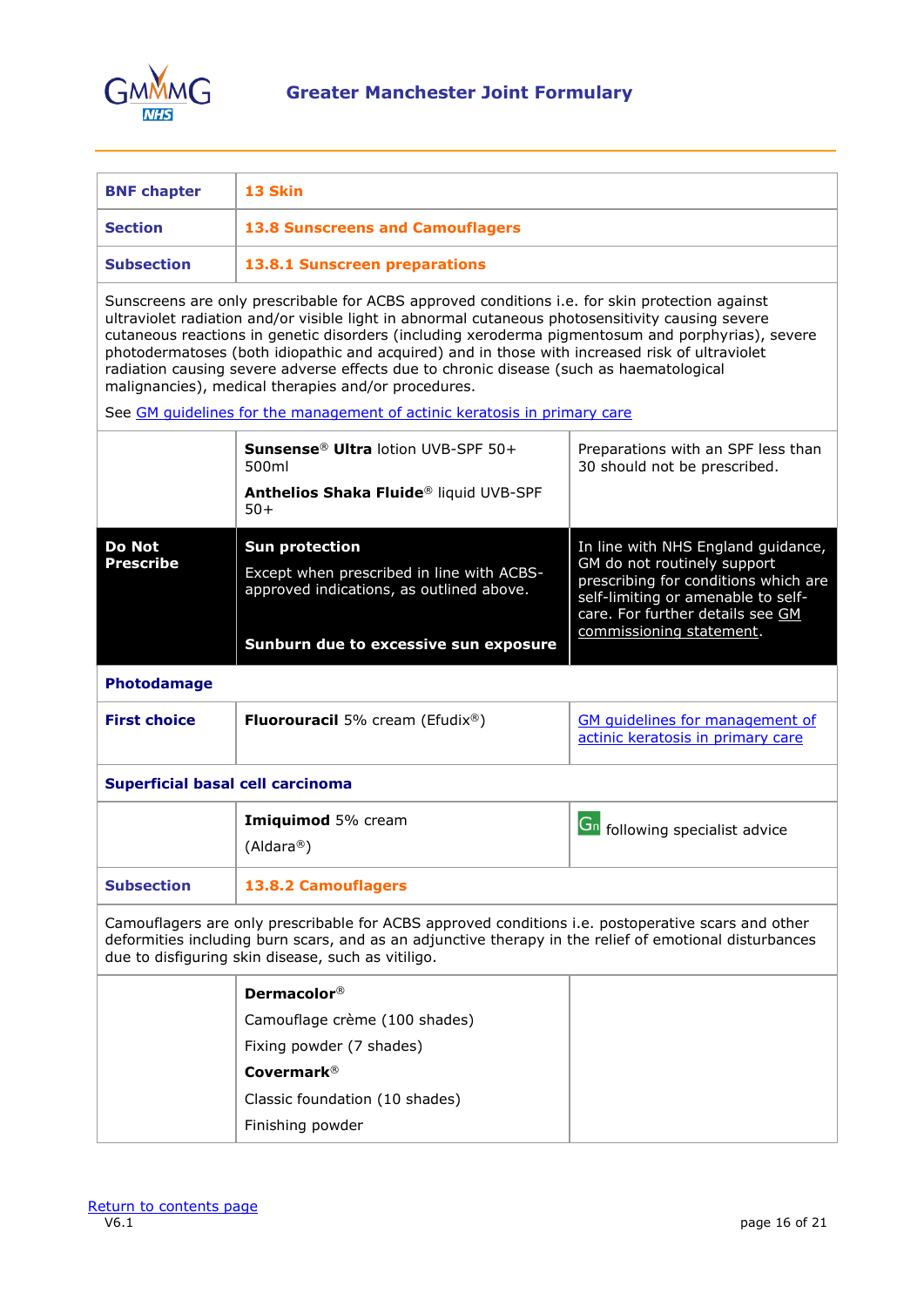

<span id="page-16-0"></span>

| <b>BNF chapter</b>                                                                                                                                                                  | 13 Skin                                                                                                                                                                                                                                            |                                                                                                                                                                                                                 |
|-------------------------------------------------------------------------------------------------------------------------------------------------------------------------------------|----------------------------------------------------------------------------------------------------------------------------------------------------------------------------------------------------------------------------------------------------|-----------------------------------------------------------------------------------------------------------------------------------------------------------------------------------------------------------------|
| <b>Section</b>                                                                                                                                                                      | 13.9 Shampoos and other preparations for scalp and hair conditions                                                                                                                                                                                 |                                                                                                                                                                                                                 |
| <b>Shampoos</b>                                                                                                                                                                     | Ketoconazole 2% shampoo<br>Selenium sulphide 2.5% shampoo<br>(Selsun®)                                                                                                                                                                             |                                                                                                                                                                                                                 |
| <b>Coal tar</b><br>shampoos                                                                                                                                                         | Alphosyl 2 in 1 <sup>®</sup> shampoo<br>Polytar <sup>®</sup> liquid<br>Polytar Plus <sup>®</sup> liquid<br>T/Gel <sup>®</sup> Therapeutic shampoo                                                                                                  |                                                                                                                                                                                                                 |
| <b>Coal tar and</b><br>salicylic acid<br>shampoos                                                                                                                                   | Capasal <sup>®</sup> shampoo                                                                                                                                                                                                                       |                                                                                                                                                                                                                 |
| <b>Do Not</b><br><b>Prescribe</b>                                                                                                                                                   | <b>Dandruff</b><br>Mild scaling of the scalp without itching                                                                                                                                                                                       | In line with NHS England guidance,<br>GM do not routinely support<br>prescribing for conditions which are<br>self-limiting or amenable to self-<br>care. For further details see GM<br>commissioning statement. |
| <b>Hirsutism</b>                                                                                                                                                                    |                                                                                                                                                                                                                                                    |                                                                                                                                                                                                                 |
| <b>First choice</b>                                                                                                                                                                 | Co-cyprindiol<br>tablets: 2mg /35 microgram                                                                                                                                                                                                        | MHRA DSU: Co-cyprindiol: balance<br>of benefits and risks remains<br>positive, Jun 2013                                                                                                                         |
| <b>Grey drugs</b><br>Items which are<br>listed as Grey<br>are deemed not<br>suitable for<br>routine<br>prescribing but<br>may be suitable<br>for a defined<br>patient<br>population | <b>Eflornithine</b><br>cream: $1.5\%$ (Vaniga®)<br>Only for use in patients with a confirmed<br>diagnosis of an androgenic disease and in<br>whom treatment with co-cyprindiol is<br>ineffective, contraindicated, or considered<br>inappropriate. | G <sub>n</sub><br>Criterion 3 (see RAG list)                                                                                                                                                                    |
| <b>Androgenetic</b><br>alopecia                                                                                                                                                     | Not prescribable on the NHS                                                                                                                                                                                                                        |                                                                                                                                                                                                                 |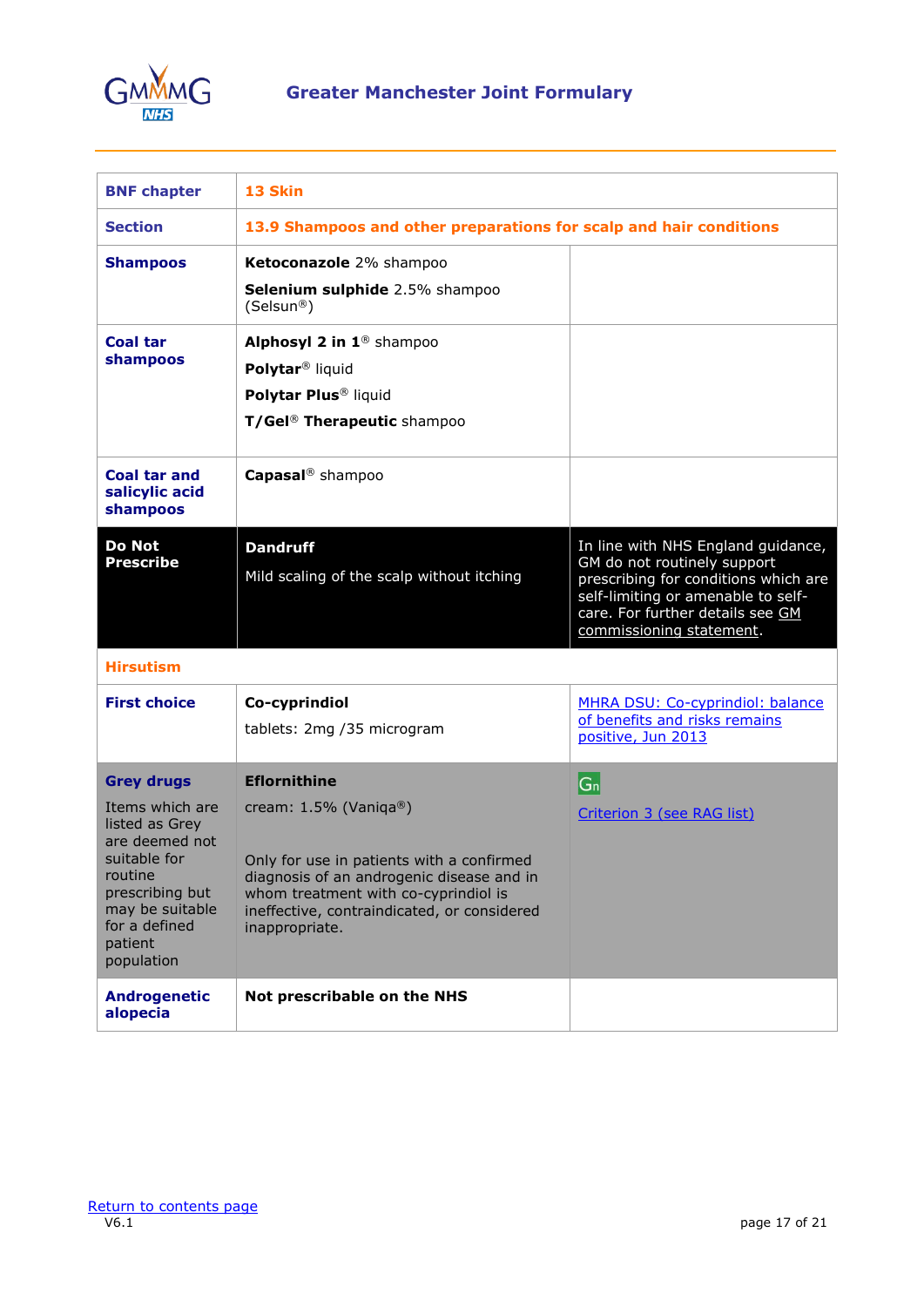

<span id="page-17-0"></span>

| <b>BNF Chapter</b>                                                   | 13 Skin                                                                                                                                    |  |                                                                                                                                                                                                                   |
|----------------------------------------------------------------------|--------------------------------------------------------------------------------------------------------------------------------------------|--|-------------------------------------------------------------------------------------------------------------------------------------------------------------------------------------------------------------------|
| <b>Section</b>                                                       | 13.10 Anti-infective skin preparations                                                                                                     |  |                                                                                                                                                                                                                   |
| <b>Subsection</b>                                                    | 13.10.1 Antibacterial preparations                                                                                                         |  |                                                                                                                                                                                                                   |
| <b>Subsection</b>                                                    | 13.10.1.1 Antibacterial preparations only used topically                                                                                   |  |                                                                                                                                                                                                                   |
|                                                                      | Mupirocin 2% cream or ointment                                                                                                             |  | Should only be used to treat<br>methicillin-resistant<br>Staphylococcus aureus (MRSA)                                                                                                                             |
|                                                                      | <b>Silver sulfadiazine</b> 1% cream (Flamazine®)                                                                                           |  |                                                                                                                                                                                                                   |
|                                                                      | Polymyxin B 10,000units bacitracin zinc<br>500units/g ointment (Polyfax®)                                                                  |  |                                                                                                                                                                                                                   |
| <b>Subsection</b>                                                    | 13.10.1.2 Antibacterial preparations also used systemically                                                                                |  |                                                                                                                                                                                                                   |
|                                                                      | Fusidic acid 2% cream or ointment<br>(Fucidin®)                                                                                            |  |                                                                                                                                                                                                                   |
|                                                                      | Metronidazole 0.75% gel - Anabact® 30g                                                                                                     |  | For malodorous fungating<br>tumours and malodorous<br>gravitational and decubitus<br>ulcers                                                                                                                       |
| <b>Subsection</b>                                                    | 13.10.2 Antifungal preparations                                                                                                            |  |                                                                                                                                                                                                                   |
|                                                                      | <b>Clotrimazole</b> 1% cream<br>Miconazole 2% cream<br>Terbinafine 1% cream                                                                |  | MHRA DSU (June 2016): Topical<br>miconazole, including oral gel:<br>reminder of potential for serious<br>interactions with warfarin                                                                               |
| <b>Do Not</b><br><b>Prescribe</b>                                    | Ringworm/athlete's foot<br>Topical preparations containing miconazole,<br>clotrimazole, etc.<br>See commissioning statement for exceptions |  | In line with NHS England<br>guidance, GM do not routinely<br>support prescribing for conditions<br>which are self-limiting or<br>amenable to self-care. For<br>further details see GM<br>commissioning statement. |
| For oral antifungal options such as terbinafine see GMMMG chapter 5. |                                                                                                                                            |  |                                                                                                                                                                                                                   |
| <b>Subsection</b>                                                    | 13.10.3 Antiviral preparations                                                                                                             |  |                                                                                                                                                                                                                   |
| <b>First choice</b>                                                  | <b>Aciclovir</b> 5% cream                                                                                                                  |  |                                                                                                                                                                                                                   |
| <b>Do Not</b><br><b>Prescribe</b>                                    | Infrequent cold sores of the lip<br>Aciclovir cream, Zovirax cold sore cream<br>See commissioning statement for<br>exceptions              |  | In line with NHS England guidance,<br>GM do not routinely support<br>prescribing for conditions which are<br>self-limiting or amenable to self-care.<br>For further details see GM<br>commissioning statement.    |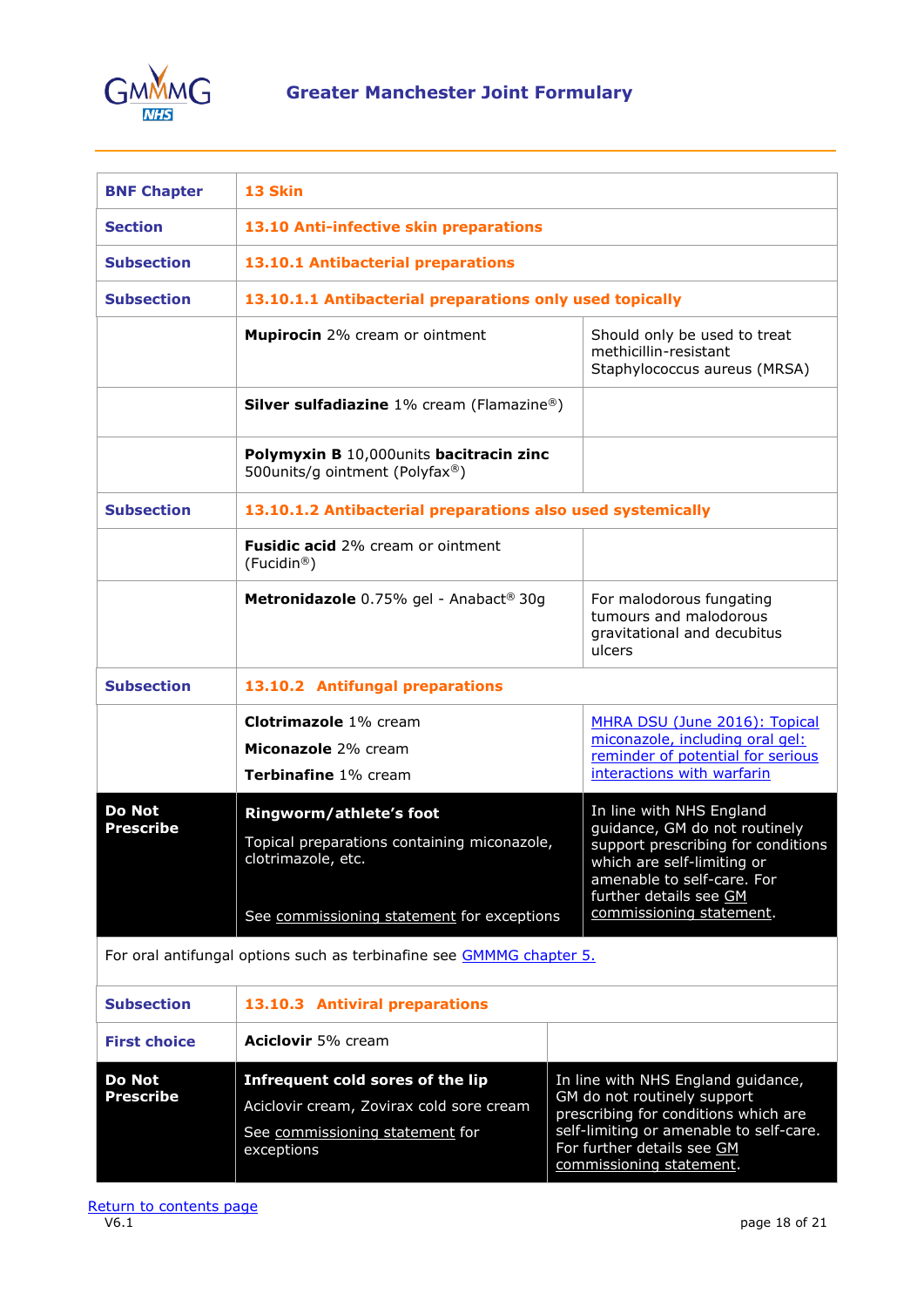

|                                   | Idoxuridine in dimethyl sulfoxide<br>Topical solution (Herpid®)                                                                                                               | Criterion 1 (see RAG list)                                                                                                                                                                                        |  |
|-----------------------------------|-------------------------------------------------------------------------------------------------------------------------------------------------------------------------------|-------------------------------------------------------------------------------------------------------------------------------------------------------------------------------------------------------------------|--|
|                                   | Also see oral antiviral options in GMMMG chapter 5.                                                                                                                           |                                                                                                                                                                                                                   |  |
| <b>Subsection</b>                 | 13.10.4 Parasiticidal preparations                                                                                                                                            |                                                                                                                                                                                                                   |  |
| <b>Head lice</b>                  | <b>Dimeticone</b> 4% lotion (Hedrin <sup>®</sup> )                                                                                                                            | NICE CKS (2015): Head lice                                                                                                                                                                                        |  |
|                                   | <b>Malathion</b> 0.5% aqueous liquid (Derbac- $M^{\circledR}$ )                                                                                                               |                                                                                                                                                                                                                   |  |
|                                   | Wet combing methods: Head lice can be mechanically removed by combing wet<br>hair meticulously with a plastic detection comb.                                                 |                                                                                                                                                                                                                   |  |
| <b>Do Not</b><br><b>Prescribe</b> | <b>Head lice</b><br>Dimeticone, malathion, cyclomethicone,<br>permethrin shampoos and liquids. "Bug<br>buster" kits, nit combs.<br>See commissioning statement for exceptions | In line with NHS England<br>guidance, GM do not routinely<br>support prescribing for conditions<br>which are self-limiting or<br>amenable to self-care. For<br>further details see GM<br>commissioning statement. |  |
| <b>Scabies and</b><br>crab lice   | Permethrin 5% cream                                                                                                                                                           | NICE CKS (2011): Scabies                                                                                                                                                                                          |  |
|                                   | <b>Malathion</b> 0.5% aqueous liquid (Derbac- $M^{\circledR}$ )                                                                                                               | NICE CKS (2011): Pubic lice                                                                                                                                                                                       |  |
| <b>Subsection</b>                 | 13.10.5 Preparations for minor cuts and abrasions                                                                                                                             |                                                                                                                                                                                                                   |  |
|                                   | Cetrimide 0.5% cream BP                                                                                                                                                       |                                                                                                                                                                                                                   |  |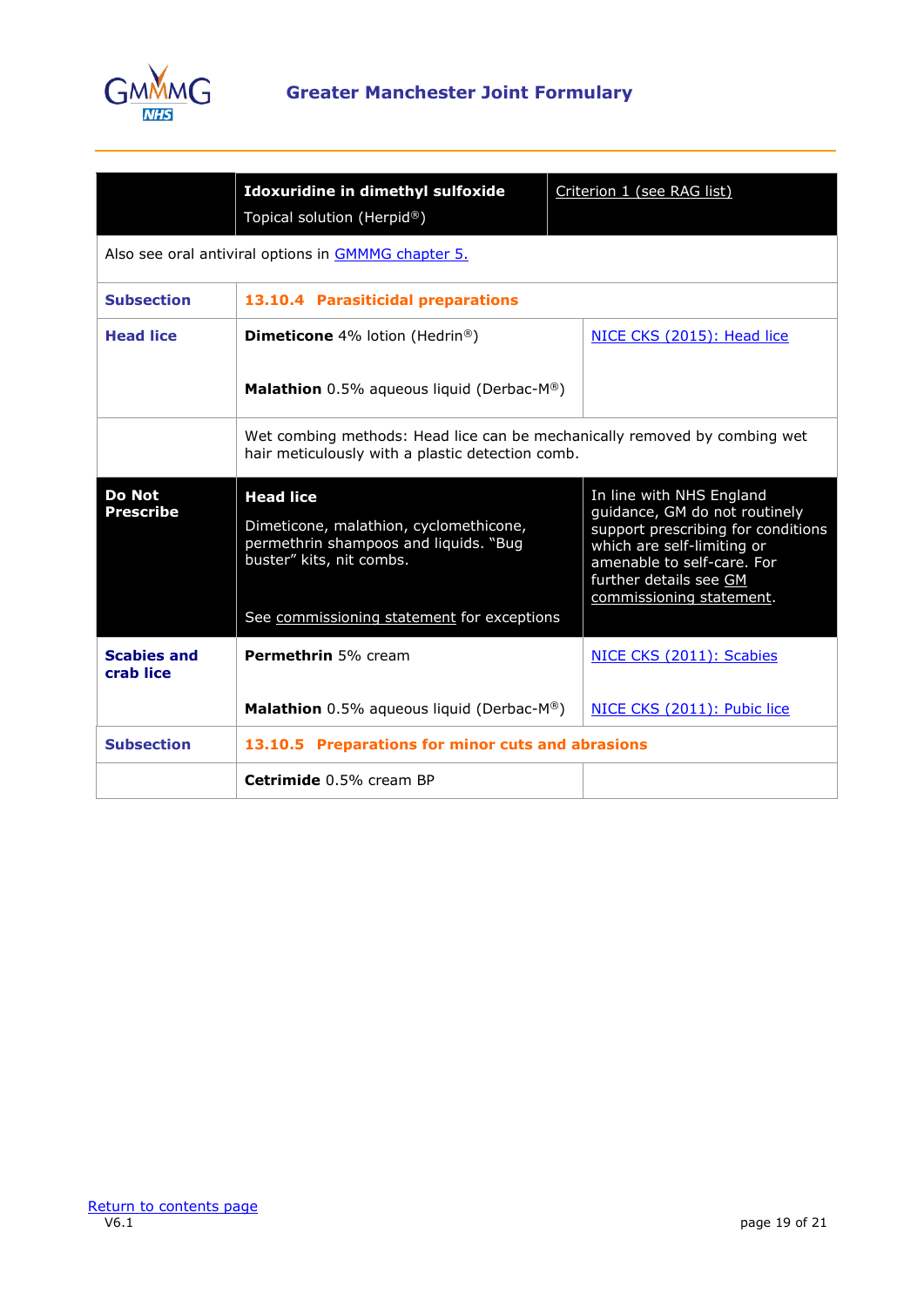

<span id="page-19-0"></span>

| <b>BNF chapter</b>  | 13 Skin                                                                                                                     |                                                                                                                                                                                                                                     |  |
|---------------------|-----------------------------------------------------------------------------------------------------------------------------|-------------------------------------------------------------------------------------------------------------------------------------------------------------------------------------------------------------------------------------|--|
| <b>Section</b>      | 13.11 Skin cleansers, antiseptics, and desloughing agents                                                                   |                                                                                                                                                                                                                                     |  |
| <b>Subsection</b>   | 13.11.1 Alcohols and saline                                                                                                 |                                                                                                                                                                                                                                     |  |
| <b>Subsection</b>   | 13.11.2 Chlorhexidine salts                                                                                                 |                                                                                                                                                                                                                                     |  |
|                     | <b>Chlorhexidine gluconate 4% solution</b><br>(Hibiscrub <sup>®</sup> )                                                     | MHRA device alert: All<br>products containing<br>chlorhexidine, Oct 2012<br>Healthcare professionals are<br>reminded that chlorhexidine is<br>known to induce skin<br>hypersensitivity, including<br>generalised allergic reactions |  |
| <b>Subsection</b>   | and anaphylactic shock.<br>13.11.3 Cationic surfactants and soaps                                                           |                                                                                                                                                                                                                                     |  |
| <b>Subsection</b>   | 13.11.4 Iodine                                                                                                              |                                                                                                                                                                                                                                     |  |
|                     | Povidone-iodine 2.5% dry powder spray<br>(Betadine®)<br>Povidine-iodine 1.14% dry powder spray<br>(Savlon <sup>®</sup> Dry) |                                                                                                                                                                                                                                     |  |
| <b>Subsection</b>   | 13.11.5 Phenolics                                                                                                           |                                                                                                                                                                                                                                     |  |
| <b>Subsection</b>   | 13.11.6 Oxidisers and dyes                                                                                                  |                                                                                                                                                                                                                                     |  |
|                     | Potassium permanganate 400mg solution<br>tablets (Permitabs®)                                                               | <b>NHS Patient safety Alert</b><br>(2014): Risk of death or<br>serious harm from accidental<br>ingestion of potassium<br>permanganate<br>NPSA alert: Inadvertent oral<br>administration of potassium                                |  |
|                     |                                                                                                                             | permanganate                                                                                                                                                                                                                        |  |
|                     | <b>Hydrogen peroxide</b> $1\%$ cream (Crystacide <sup>®</sup> )                                                             |                                                                                                                                                                                                                                     |  |
| Do Not<br>Prescribe | <b>Minor burns and scalds</b><br>See commissioning statement for exceptions                                                 | In line with NHS England<br>guidance, GM do not routinely<br>support prescribing for<br>conditions which are self-<br>limiting or amenable to self-<br>care. For further details see<br>GM commissioning statement.                 |  |